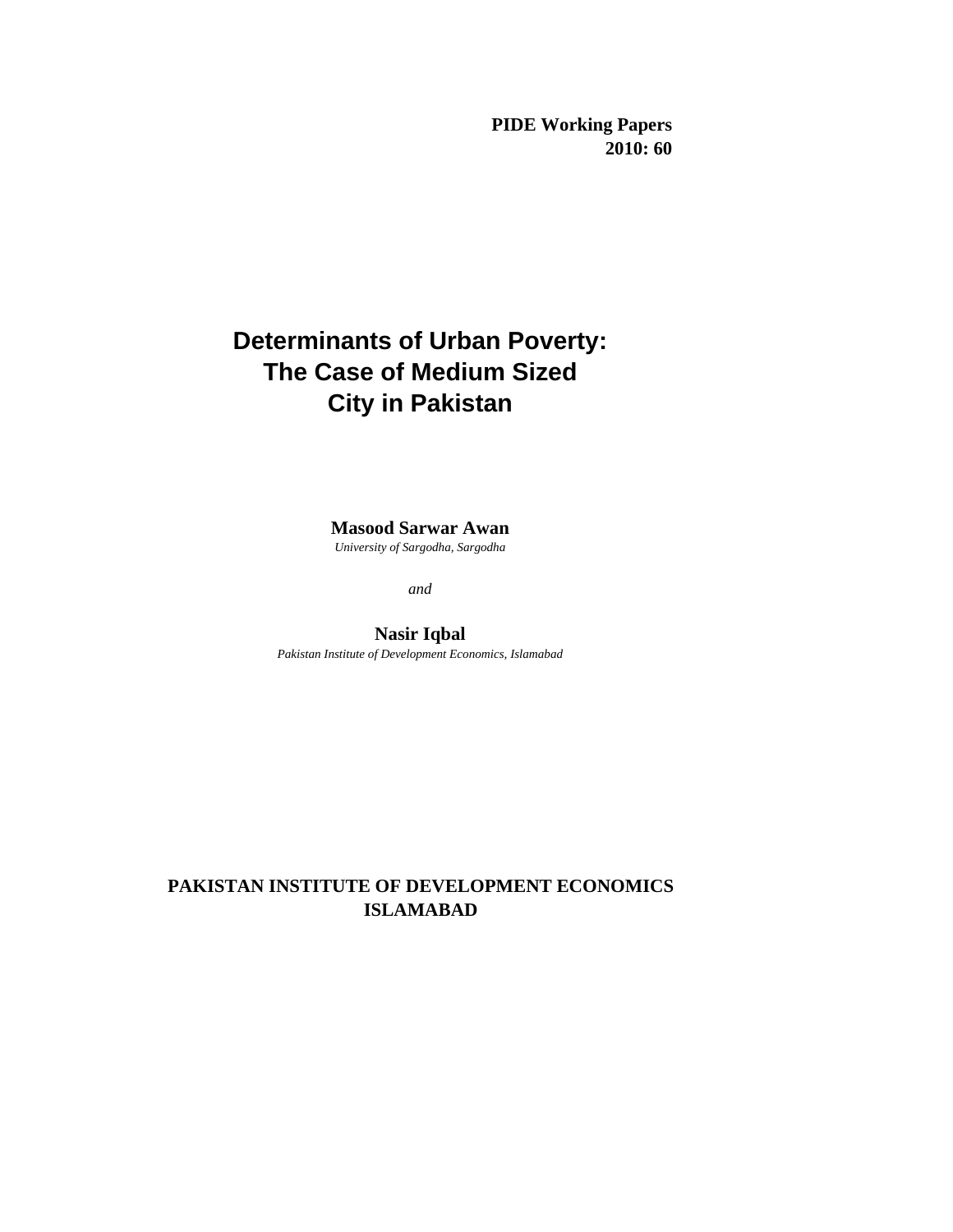All rights reserved. No part of this publication may be reproduced, stored in a retrieval system or transmitted in any form or by any means—electronic, mechanical, photocopying, recording or otherwise—without prior permission of the Publications Division, Pakistan Institute of Development Economics, P. O. Box 1091, Islamabad 44000.

# **© Pakistan Institute of Development Economics, 2010.**

Pakistan Institute of Development Economics Islamabad, Pakistan

*E-mail:* publications@pide.org.pk *Website:* <http://www.pide.org.pk> *Fax:* +92-51-9248065

Designed, composed, and finished at the Publications Division, PIDE.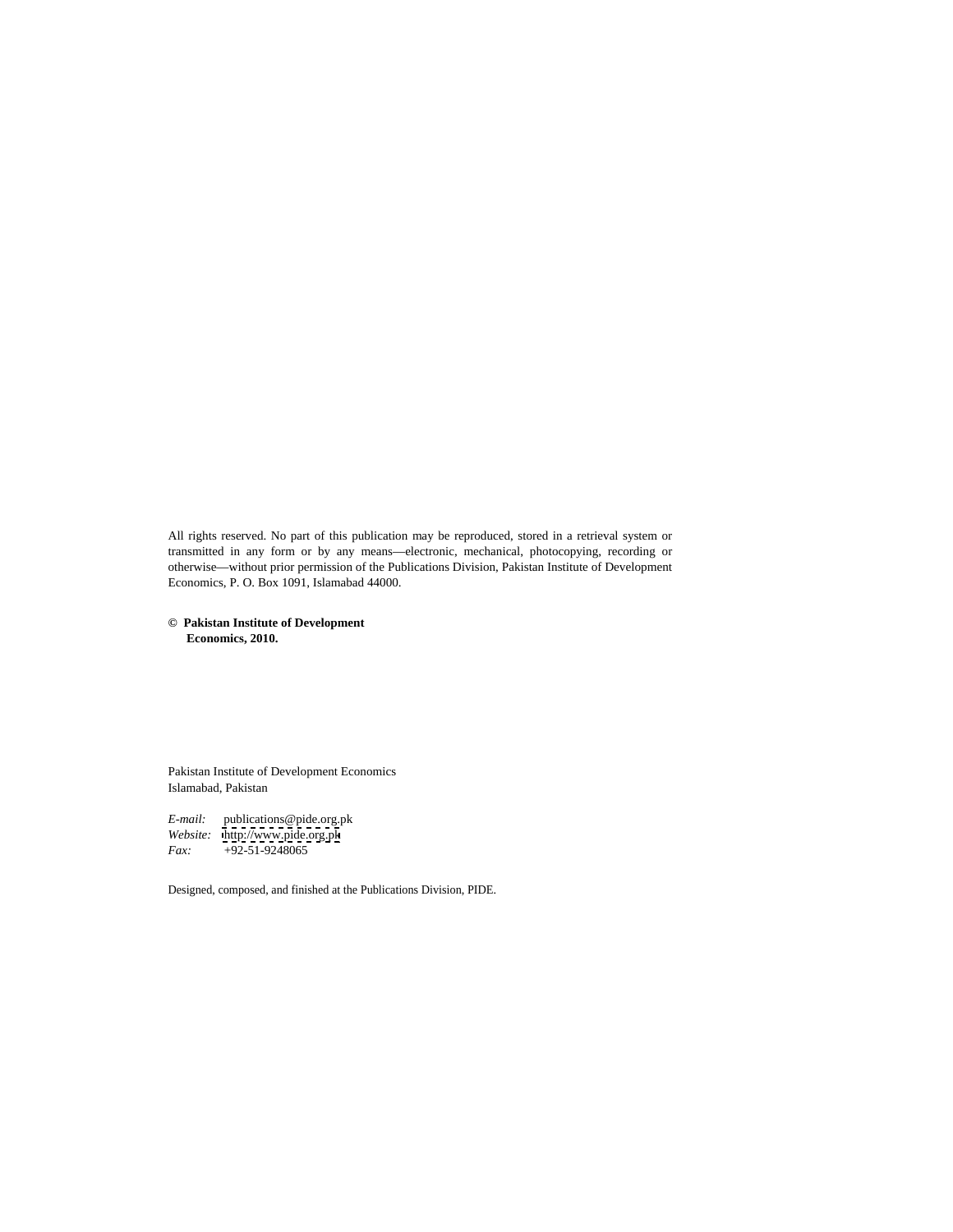# **C O N T E N T S**

|                                                    | Page     |  |
|----------------------------------------------------|----------|--|
| Abstract                                           |          |  |
| 1. Introduction                                    |          |  |
| 2. Review of Literature                            |          |  |
| 3. Socio-economic Characteristics of City          |          |  |
| 3.1. Education                                     |          |  |
| 3.2. Occupational Status with Sectoral Composition |          |  |
| 3.3. Dwelling Types and Status                     |          |  |
| 3.4. Provision of Public Amenities                 |          |  |
| 4. Data and Methodology                            |          |  |
| 4.1. Data Source and Data Collection Procedure     | $\Delta$ |  |
| 4.2. Definition of Poverty Line                    |          |  |
| 4.3. Measures of Poverty                           |          |  |
| 5. Poverty Profile of the Medium Sized City        | 11       |  |
| 5.1. Extent, Gap and Severity of Poverty           | 11       |  |
| 5.2. Poverty Dynamics in Sargodha City             | 12       |  |
| 6. Poverty Profile of the Medium Sized City        | 15       |  |
| 6.1. Model Specification                           | 16       |  |
| 6.2. Results and Discussions                       | 17       |  |
| 7. Conclusion and Policy Options                   | 19       |  |
| <b>References</b>                                  | 20       |  |
|                                                    |          |  |

# **List of Tables**

| Table 1. Type of Education Facility Availed     |  |
|-------------------------------------------------|--|
| Table 2. Sectoral Composition of Labour Force   |  |
| Table 3. Presence of Number of Rooms in a House |  |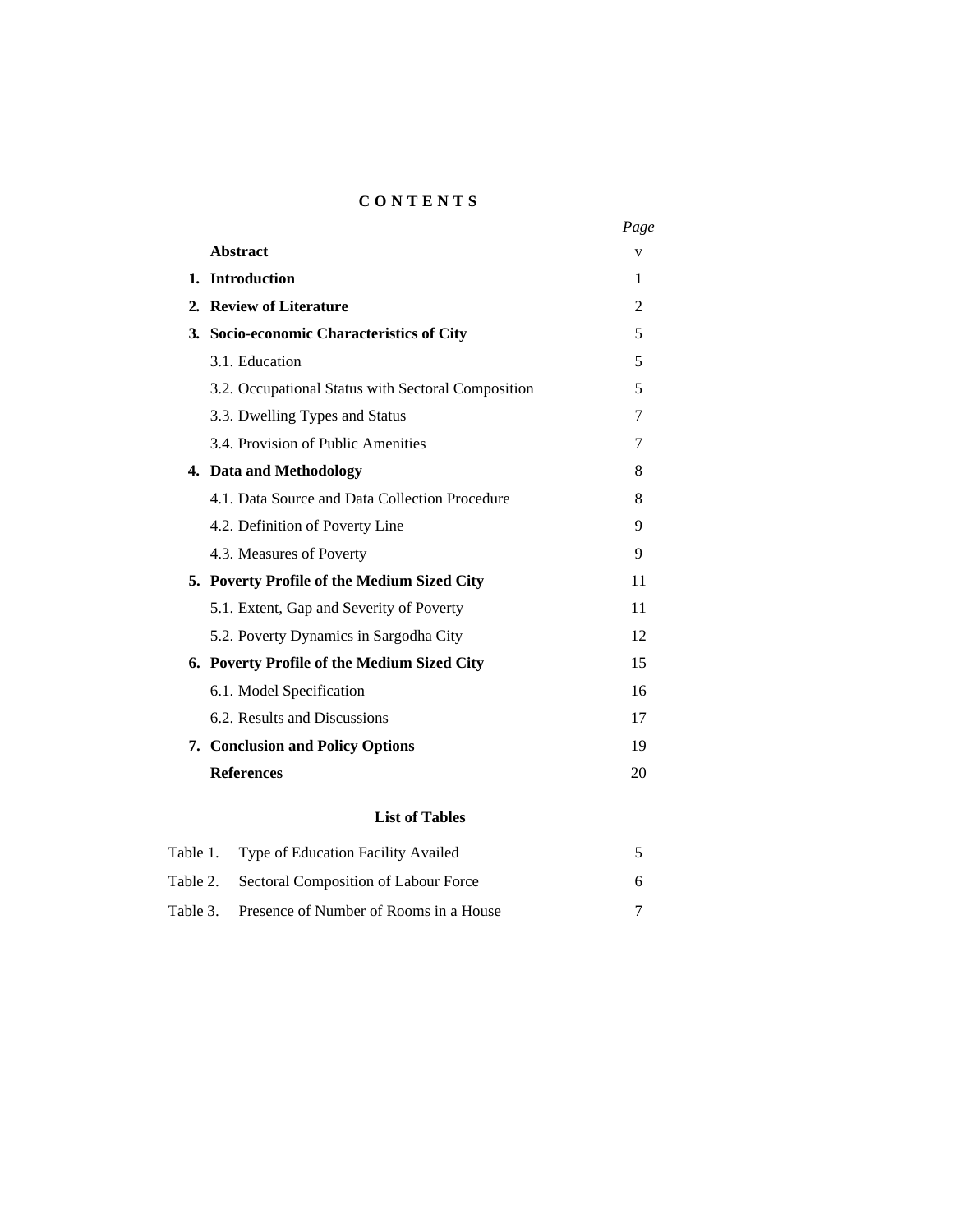|          |                                                                                                 | Page |
|----------|-------------------------------------------------------------------------------------------------|------|
|          | Table 4. Houses with Availability of Infrastructure (Percent)                                   |      |
|          | Table 5. Extent of Poverty, Poverty Gap and Severity of Poverty<br>(Percent)                    |      |
| Table 6. | Decomposition of Poverty by Demographic<br>Characteristics (Percent)                            |      |
| Table 7. | Poverty among Occupational Group (Percent)                                                      |      |
| Table 8. | Poverty among Sectoral Group (Percent)                                                          |      |
| Table 9. | Decomposition of Poverty across Availability of<br>Amenities (Percent)                          | LD   |
|          | Table 10. Logistic Regression Model of Being Poor with Multiple<br><b>Independent Variables</b> | 18   |

# **List of Figures**

| Figure 1. Occupational Status of the Household<br>____ |  |
|--------------------------------------------------------|--|
|--------------------------------------------------------|--|

(iv)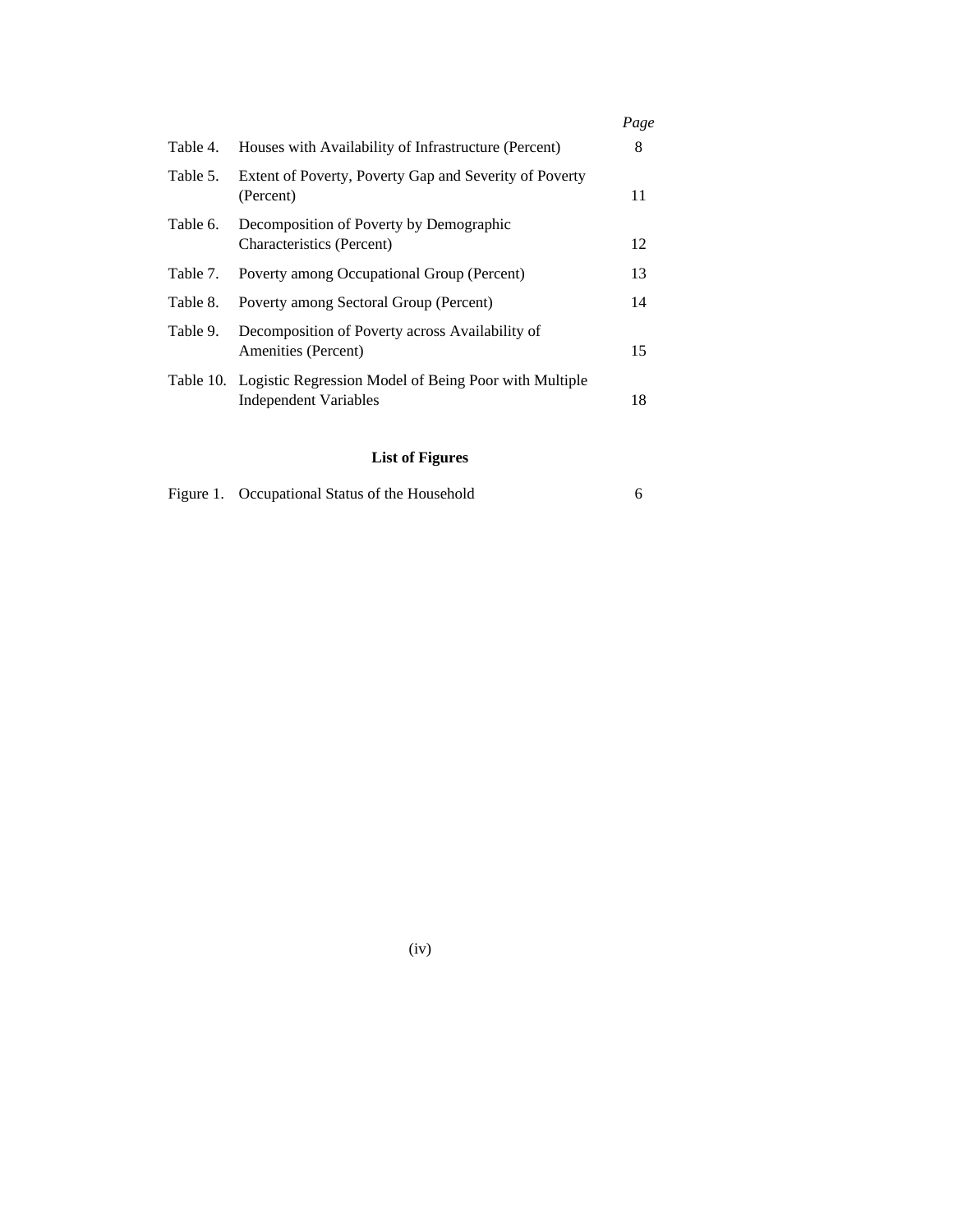# **ABSTRACT**

Urban poverty, which is distinct from rural poverty due to demographic, economic and political aspects remain hitherto unexplored, at the city level in Pakistan. We have examined the determinants of urban poverty in Sargodha, a medium-size city of Pakistan. The analysis is based on the survey of 330 households. Results suggest that employment in public sector, investment in human capital and access to public amenities reduce poverty while employment in informal sector, greater household size and female dominated households increase poverty. We recommend greater investment in human capital and public amenities as a strategy for poverty alleviation.

*JEL classification:* I310, I320, R200 *Keywords:* Urban Poverty, Pakistan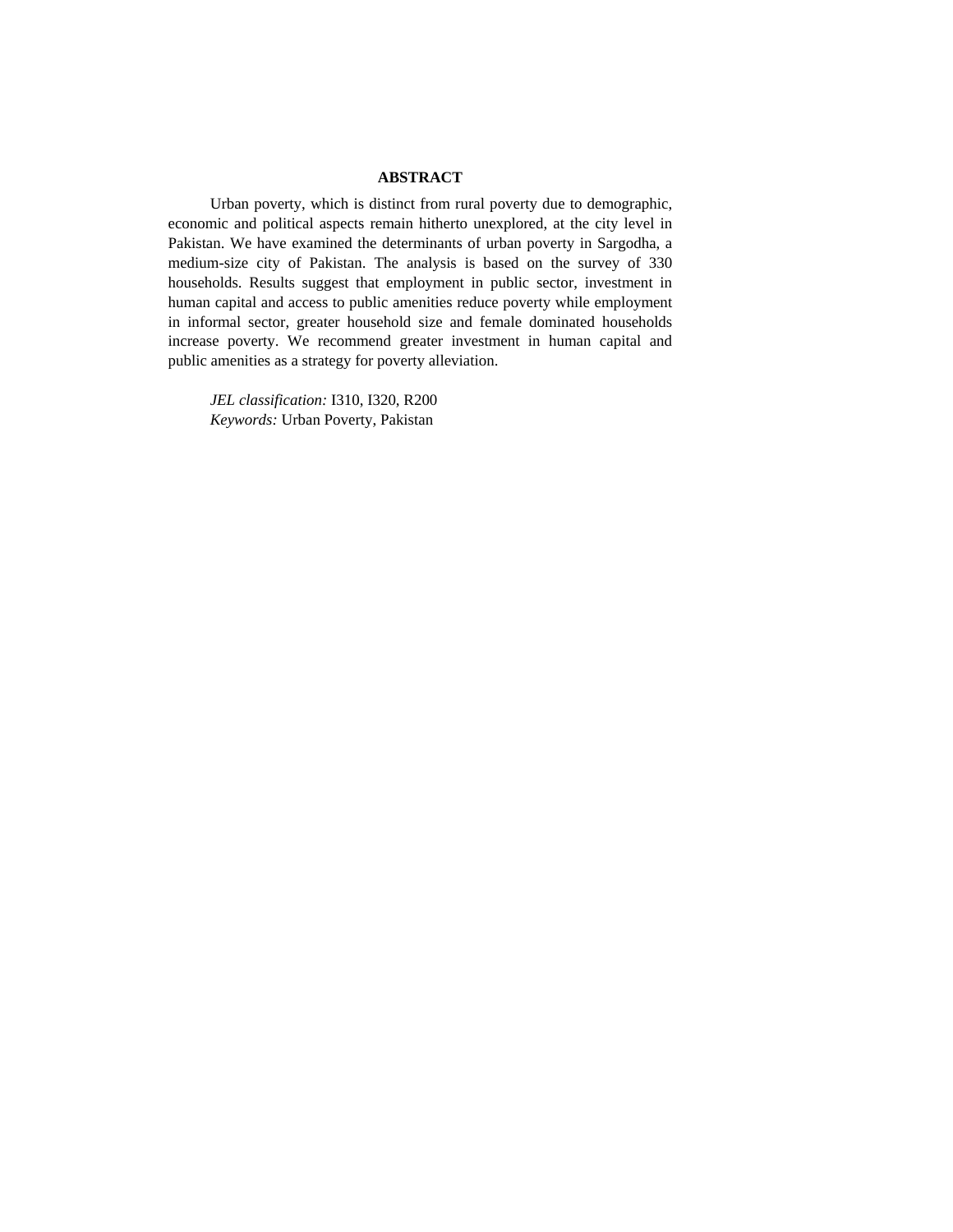# **1. INTRODUCTION\***

The process of urbanisation has dual impact on the development process of an economy. Initially, it encourages the workers to switch from low productive sector i.e. agriculture to high productive sectors like services and manufacturing [Becker, *et al.* (1994)]. Subsequently, it generates formidable problems for residents by depriving them of access to essential basic needs [Egziabher (2000)]. It is also observed that the poor try to urbanise faster as compared to the whole population [Ravallion (2007)] and this urbanisation process leads toward the emergence of urban poverty. Urban poverty is distinct from the rural poverty with respect to its incidence, economic, demographic and political aspects. The urban poverty can be controlled by developing the clear understanding of its nature, magnitude and intensity. It is estimated that the urban population of Pakistan is <sup>35</sup> percent of the

total population and its annual average growth rate is 3.4 percent (1990-2005) which is much higher as compared to South Asia's figure of 2.8 percent in the same period [World Bank (2007)]. Such expansion of urbanisation formulates a daunting task of peering at the issues of urban poverty. In Pakistan, the phenomenon of poverty is moving like a business cycle. It was high in 1960s and came down in 1980s, but again moved upward in 1990s before falling rapidly after 2000. Urban poverty fell from 22.7 percent in 2000-01 to 13.1 percent in 2005-06 [Pakistan (2008)]. This rapid fall of urban poverty is linked with strong economic growth, rise in per capita income, large inflow of remittances, and better economic and social policies of last government [Chaudhry, *et al.* (2006)]. Recently, high inflation eroded the gain made in poverty reduction by pushing people clustered close to the poverty line to the below the poverty line [Anwar (2008)]. High inflation, global financial crises and recession in domestic economy cause positive shift in poverty measures.

In a single glance, we can observe the dimension and movement of poverty in different time periods by observing these poverty trends and statistics. These statistics depict the path of poverty but in a limited way. Specifically, this information does not provide with any details of the causes of poverty. For instance, is poverty high due to low education or large family size or due to any other reason? Given the changing level of poverty and emergence of new forms of urban poverty, it is necessary to examine urban poverty especially at city level. City level poverty assessment is tool for acquiring up-to-date information

 $\overline{a}$ 

*Acknowledgements:* The authors are thankful to Pakistan Institute of Development Economics that provide funding for survey 'Assessment of Poverty in Sargodha City'.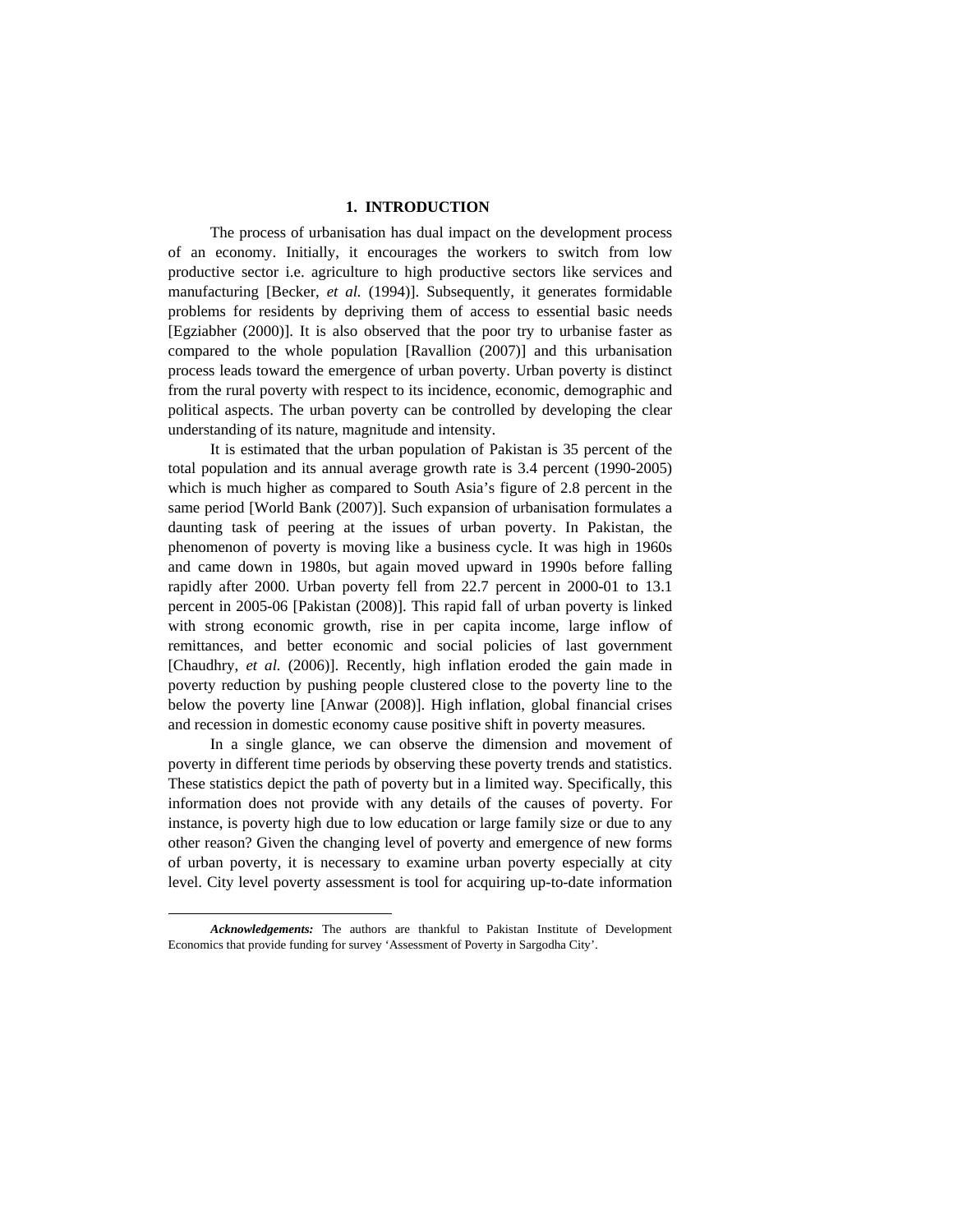on a city's poverty and its social development.Poverty profile at city level will provide a snapshot about who is poor, where they live in the city, their access to services, their living standards and so forth, thereby contributing to the effective targeting of poverty by policy measures. Keeping this in view, the objective of this paper is to estimate the poverty level and its determinants that affect the poverty status at city level.

The sample city, chosen in this study to analyse the urban poverty and its determinants is 'Sargodha' which is 10th largest city of Pakistan. The estimated population of the city was 0.57 million in 2007 where 0.464 million people resided in municipal jurisdiction and almost 0.106 million dwelt in cantonment area [Punjab (2007)]. Sargodha city is the central hub of the district's agriculture and industrial activities. The major crops of this area are wheat, rice, sugarcane and citrus. Moreover, the district has gained immense fame in citrus production especially the oranges (kinnows) of Sargodha which have earned worldwide praise in taste. Hosiery, Textiles, Chemicals and Soap are major manufactures of this area. Sargodha has grown at a very rapid rate and become a major urbanised area in Punjab. It is the industrial, commercial, financial and service centre of the country. In recent years, the urban infrastructure has become overburdened and the city has been subjected to considerable urban strife. Keeping the importance of the city in view, it becomes essential to conduct a detail study on poverty.

The theoretical concepts are presented in section two and socio-economic characteristics of the city followed by this section. Section four and five consists on methodology and poverty profile of the city respectively. Section six explains the determinants of the poverty and last section concludes the paper and tries to present some piece of policy recommendation to reduce poverty.

# **2. REVIEW OF LITERATURE**

Poverty is a multidimensional phenomenon and measured in various ways. Generally, concept of absolute poverty is used to measure the poverty. Absolute poverty is based on defining minimum calorie intake for food need and minimum non food allowance for human need required for physical functioning and daily activities and this approach requires assessment of a minimum amount necessary to meet each of these needs [Anwar (2006)]. For this purpose, the most prominent approach used in Pakistan is calorie-based approach [Naseem (1977); Irfan and Amjad (1984); Cheema and Malik (1984); Malik (1988)]. In this approach, the poverty line is set as the average food expenditure of those households who consume in the region of the minimum required calorific intake. Ercelawn (1990) used calorie consumption function to derive expected total expenditure of those households who consume minimum required calorific intake. This method derives expected expenditure for potential (2550) calorific intake [Sherazi (1993)]. Subsequently, this method was modified by adjusting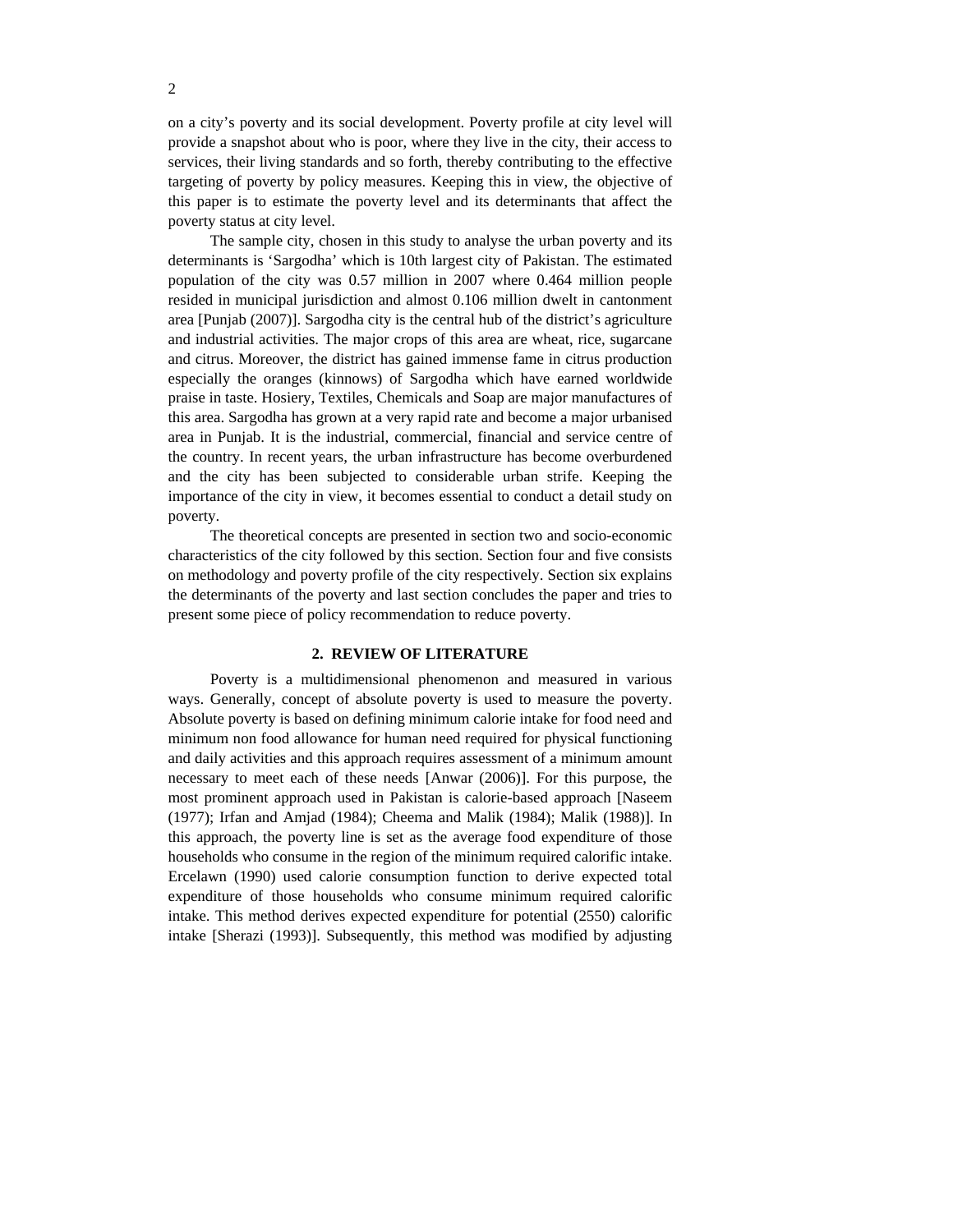for non-food expenditures [Jafari and Khattak (1995); Ali (1995); Amjad and Kemal (1997)]. These studies used 2550 calories per day per adult as the calorific cut-off point for estimation of absolute poverty. This calorie norm was recommended by Pakistan Planning Commission (1985) and supplemented by recommendations of FAO/WHO. The nutrition cell of Planning Commission, Government of Pakistan reduced the calorie cut-off point for Pakistan to 2150 calories per person per day per adult in 2002 but revised this threshold level to 2350 calories per adult equivalent per day in July 2002 [Anwar (2006)]. Recently, there are number of studies conducted in Pakistan by different institutions and authors to examine the true picture of poverty in Pakistan. These studies used 2350 calories per adult equivalent per day as threshold point by including food and non food items for measuring absolute poverty [World Bank (2006); Anwar and Qureshi (2003); Anwar, *et al.* (2004); Anwar (2006); Jamal (2005); Jamal (2007) and Planning Commission and CRPRID (2006)].

Natural population growth, rural to urban migration and the reclassification of rural to urban areas works as deeper determinants of urban poverty. It is estimated that rural to urban migration and reclassification of areas are responsible of 40 to 50 percent of urban population growth [UN (2005)]. Role of informal sector could not be ignored in explaining the phenomenon of urban poverty. Informal sector absorbs a large part of gigantic population of developing countries. Hence informal sector, a dominant part of urban areas, assimilates a lot of workers which are constantly becoming the part of urban population due to rising urban population, rural-urban migration and reclassification of areas. Over the year, absorption of labour force in informal sector of the economy increases from 60.2 percent (1999-00) of the total labour force to 66.1 percent in 2006-07 in urban areas of Pakistan [Pakistan (2008)]. The poor section of the urban population can be divided into the 'working poor' category and 'unemployed poor' category whereas the informal sector is dominated by the working poor category but at the same time the destitution of unemployed cannot be ignored [Manda and Odhiambo (2003)].

Poverty dynamics are closely linked with demographic characteristics of the household especially family size, dependency ration, sex of the head of the household, age composition and literacy of the head of the household. Household size is prime demographic factor and it is generally positively related with the poverty status [Qureshi and Arif (2001); Chaudhry (2009)].<br>Large family size is likely to put extra burden on a household's assets and resource [McKay and Lawson (2002)]. Education of household head is the significant determinant of household poverty [Qureshi and Arif (2001)] and the literate head of household reduces the probability of being poor [Chaudhry (2009)]. Jamal (2005) showed that in urban areas dependency ratio is also positively related with the poverty status of the household.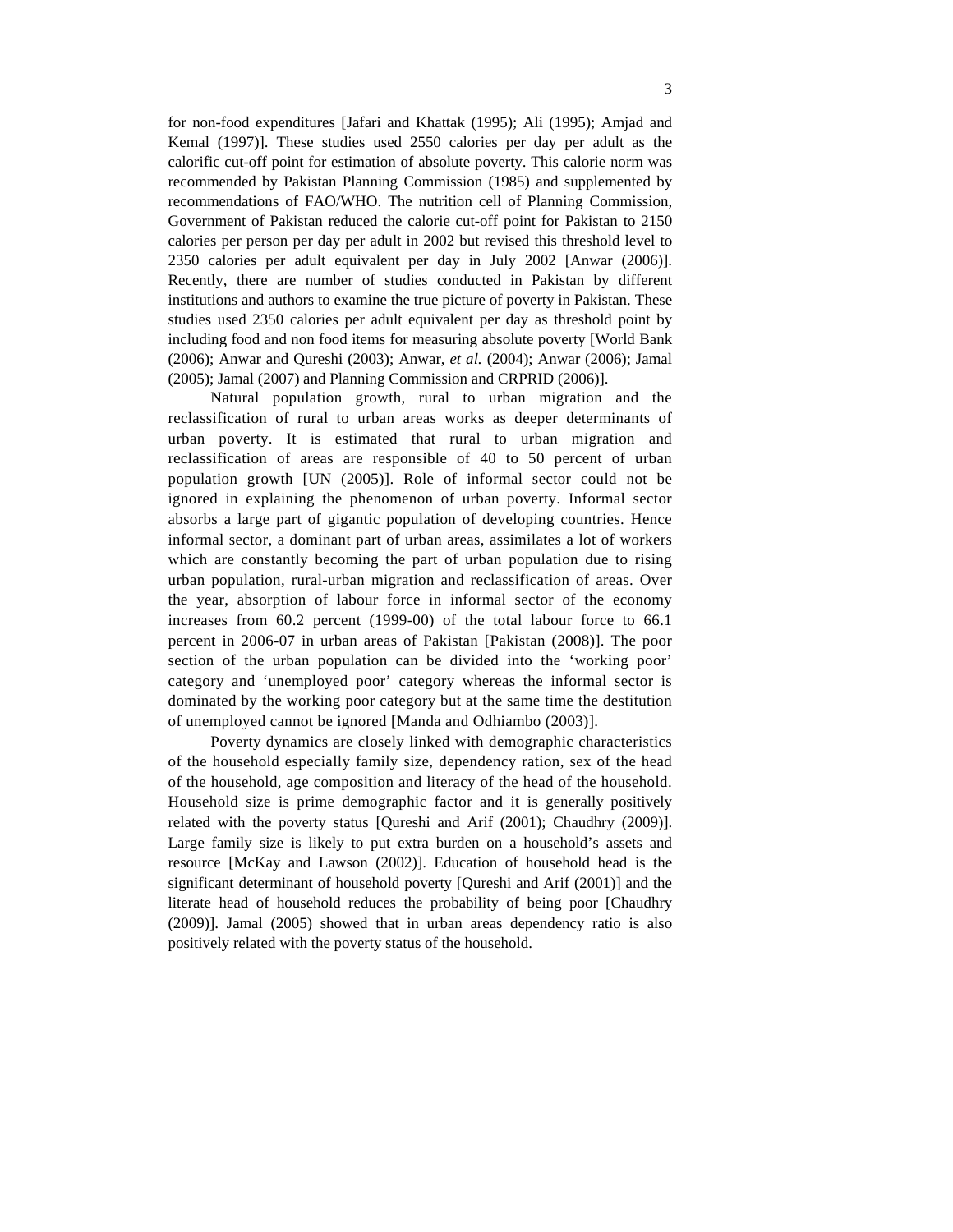Human capital acts as fundamental determinant in enhancing the income level and hence in poverty reduction. Pakistan has owned the poverty reduction strategy paper in which one of the main pillars of poverty reduction is human capital. Without human capital formulation, the goal of development or poverty elimination is inevitable. Human capital accumulation is largely based upon education and skills attainment. Nasir and Nazli (2000) found that monthly earnings of an individual worker increased by 7.3 percent with an additional year of schooling. Earnings will be increased by 37 percent with the attainment of ten years of schooling against no education. They also found that quality of schooling has significant effect upon earnings where quality is here defined as schooling at private schools. Hence education can increase the earnings potential of the poor. Thus investment in human capital of the poor in the form of additional schooling can make them productive. Siddiqui (2001) concluded that improvement in human capital formation can be important in increasing women's economic involvement and a reduction in gender based poverty. Jamal (2005) showed that in urban areas the education of the head of the household is negatively related with poverty. Haq (2005) found that poor persons of Pakistan have low level of human capital and education clearly reduces the probability of being poor because the role of education is important in the labour market as those with higher education are more likely to get employment and have higher wages. Wages and productivity in non-farm activities rise with education at an increasing rate as education rises [Kurosaki and Khan (2006)].

Provision of public services in the vicinity of the household is also critical in determining the status of the household. Haq (2005) found that the human poverty indicators, like housing, health, drinking water, sanitation facilities and garbage collection system, are in deplorable conditions in poor areas of city. Poor persons have low standard of housing, majority suffered from chronic diseases, mostly use the open well as a source of water, open drain system is prevalent in poor persons and almost no garbage collection system is present for the community. Arif and Iqbal (2009) found that access to electricity and provision of education facilities for girls and health facilities in the public sector play an important role in explaining the differences in poverty levels. So investing more in provision of education and health services is thus key to an increase in overall income of the population and hence to reduce the poverty.

These studies clearly depict the multidimensional nature of poverty and only knowledge about the absolute number is not sufficient to design the effective poverty reduction strategy. Rather than focusing on national and regional level poverty estimate, there is needed to conduct detail study at city level to acquire the true picture of poor people. To fulfill this gap in literature, this study explores these factors at medium sized city in Pakistan such as Sargodha.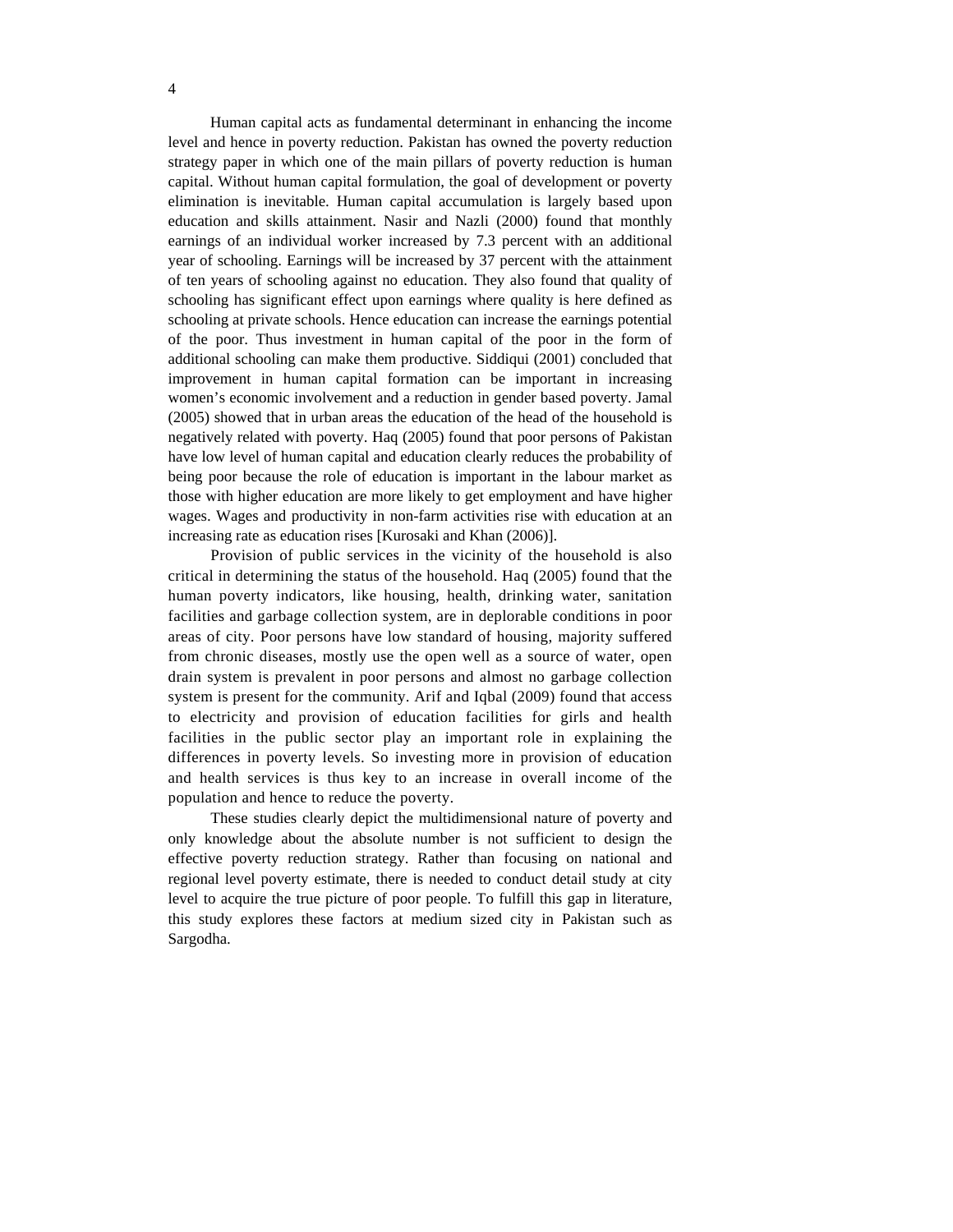#### **3. SOCIO-ECONOMIC CHARACTERISTICS OF CITY**

In this section the descriptive analysis of the socio-economic characteristics of Sargodha city is presented. This profile is based on survey conducted for this study.

# **3.1. Education**

Education is an important component of human capital and it is very much effective in poverty reduction. Analysis shows that 14.2 percent individuals never attended educational institutions whereas 55 percent availed the education facility in past and 30.8 percent are presently enrolled in educational institutions. Regarding the absorption of educational institutions we have seen that out of the total students who were enrolled or presently studying 73.4 percent are students of government institutions and 25.2 percent are students of private institutions (Table 1). It shows that in city, public sector is still providing the educational facility to many students. Only 0.6 percent in *Deeni Madaris*, 0.3 percent in schools which are running by NGOs, trusts and foundations, 0.1 percent in education schools and 0.4 percent in the category of 'others'.

Table 1

*Type of Education Facility Availed*

| Type                    | Percent                         |
|-------------------------|---------------------------------|
| Government (Public)     | 3.4 ا                           |
| Private                 | $\overline{L}$ . $\overline{L}$ |
| Deeni Madaris           | J.O                             |
| NGO, Foundation         |                                 |
| <b>Education School</b> | $\mathbf{v} \cdot \mathbf{r}$   |
| Others                  | J.4                             |

*Source:* Computed from the survey of 'Assessment of Poverty in Sargodha City'.

# **3.2. Occupational Status with Sectoral Composition**

The occupation status shows that 18.6 percent of total individuals are employed in government category. In this category people employed in government departments/institutions and semi-government institutions are included and 23.4 percent are working in private corporate sector. Analysis also indicate that the largest occupation is own business/firm category (30.5 percent). The workers who are getting salaries on daily wages are 13.7 percent and 5.2 percent are overseas Pakistanis. Those whose income is based on pension are only 1.8 percent. The individuals in house-job are 0.6 percent and 0.9 percent are searching jobs in labour market, while only 0.5 percent is not eligible to be employed (Figure 1).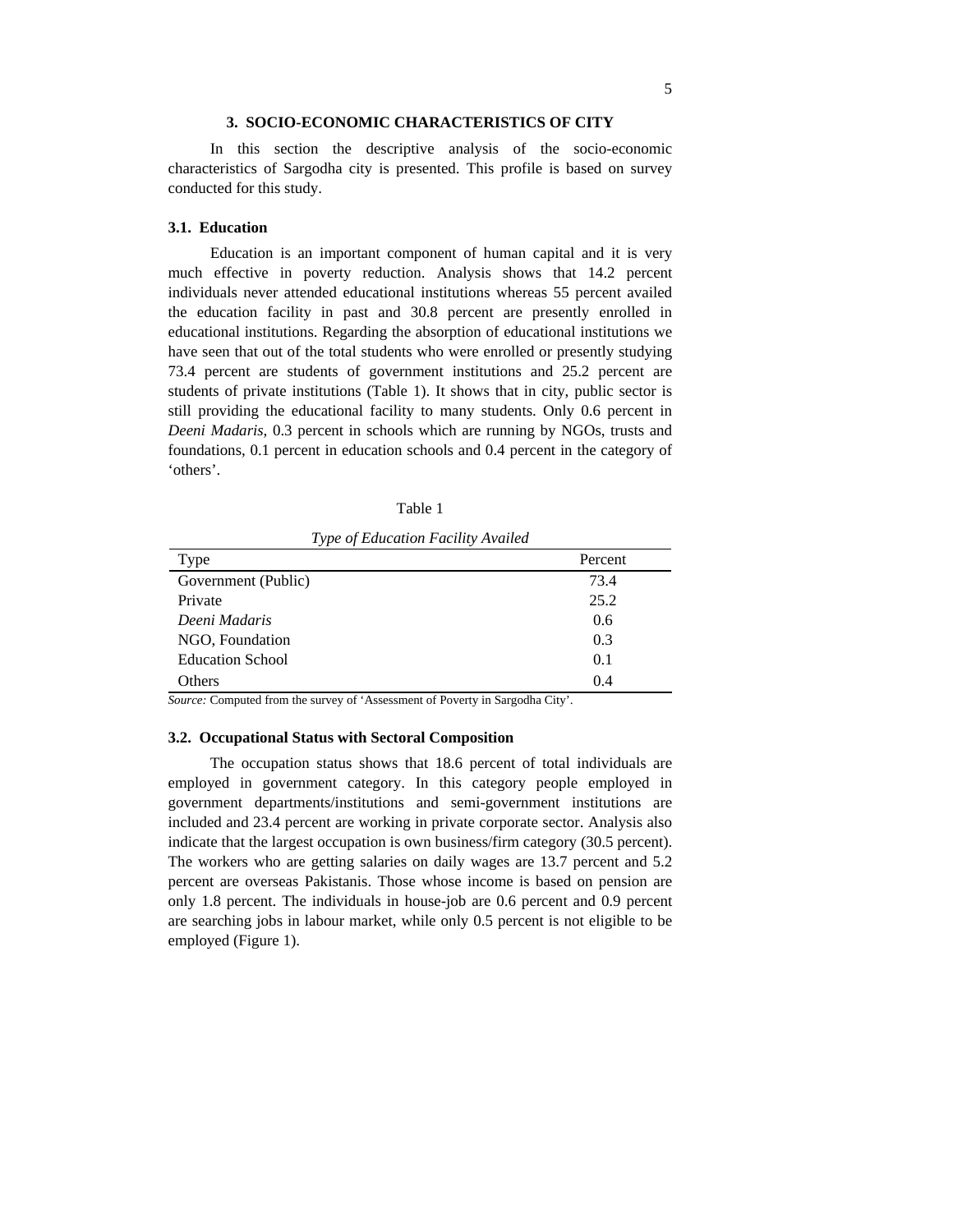

**Fig. 1. Occupational Status of the Household**



Sectoral composition indicates that 5.1 percent people are working in agriculture sector, which is very low because sample only covers the city region of Sargodha. 2.2 percent fall in the category of mining and quarrying and 6.2 percent are working in manufacturing sector while 6.7 percent in construction related activities. Analysis also shows that 2.2 percent are involved in the distribution of services such as gas and electricity, 3.0 percent are engaged in storage and communication sector and 15.8 percent are in wholesale and retail trade. Persons in finance and insurance, ownership of dwellings and public administration and defense are 6.4 percent, 0.9 percent and 5.0 percent respectively. Social service is the second highest sector having 21.0 percent of working people (Table 2).

Table 2

| $\frac{1}{2}$                           |         |
|-----------------------------------------|---------|
| Sectors                                 | Percent |
| Agriculture                             |         |
| Mining and Quarrying                    |         |
| Manufacturing                           |         |
| Construction                            |         |
| <b>Electricity and Gas Distribution</b> |         |
| Transport, Storage and Communication    |         |
| Wholesale and Retail Trade              |         |
| Finance and Insurance                   |         |
| Ownership of Dwellings                  |         |
| Public Administration and Defense       |         |
| <b>Social Services</b>                  | 21.0    |
| Others                                  | 25.6    |

*Sectoral Composition of Labour Force*

*Source:* Computed from the survey of 'Assessment of Poverty in Sargodha City'.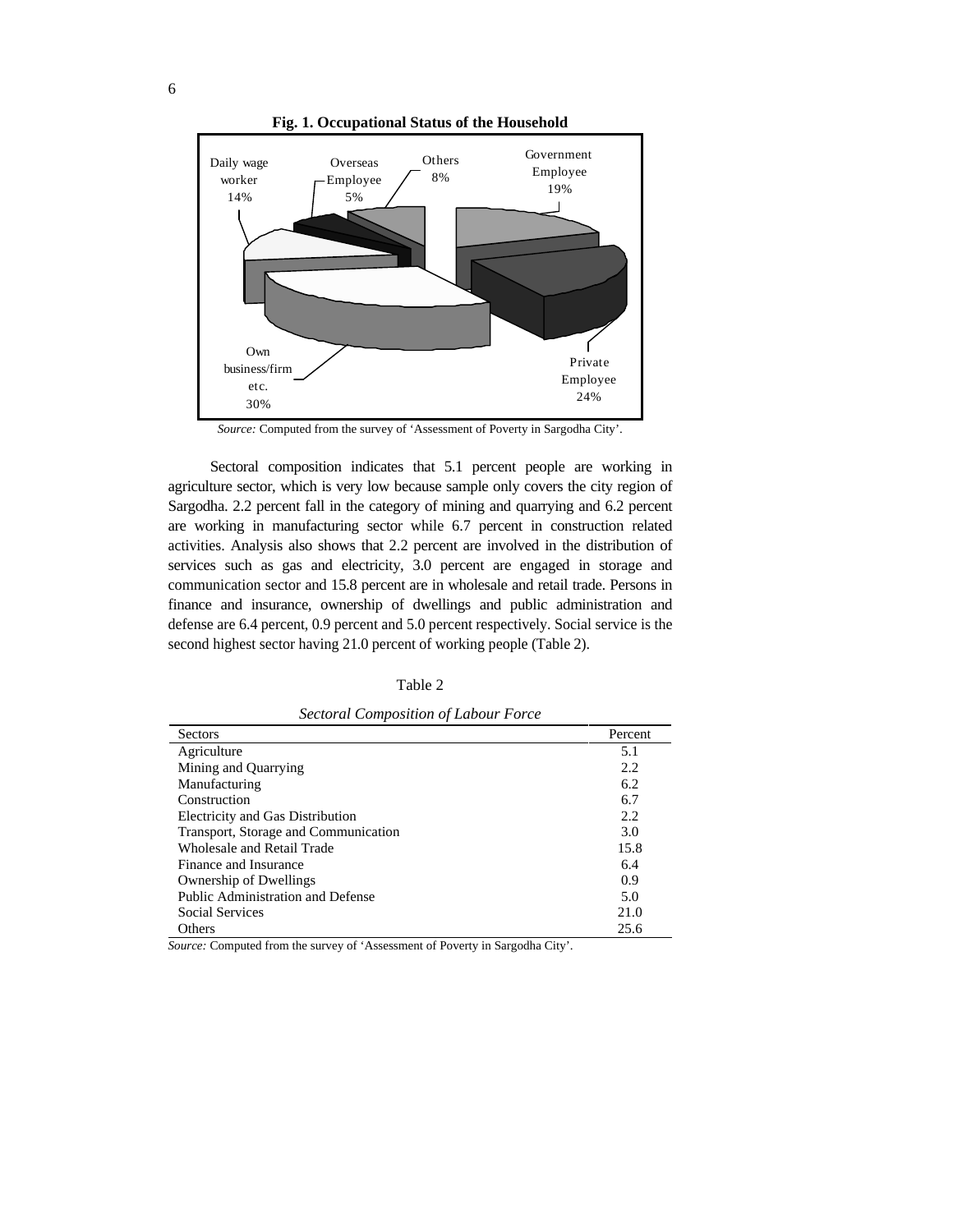# **3. 3. Dwelling Types and Status**

Analysis shows that out of the total dwelling 93.6 percent houses are independent houses and only 0.9 percent is apartment or flat. This low figure is correct in the sense that in Sargodha city there is no such flat-culture and most of the people have independent houses. Result indicates that 5.5 percent dwell in a facility which is part of the large unit and 87.9 percent houses are occupied by the owners. Only 3.9 percent are in the category of owner occupied (self-hired). The houses on rent, subsidised rent and free of rent are 7.0 percent, 0.9 percent and 0.3 percent respectively. Most of the houses have three rooms (24.5 percent of the total houses). Houses with two rooms are 16.4 percent and residences with four and five rooms are 14.5 percent each (Table 3). It is seen that houses with one room and with above six rooms are in low proportion.

| Table 3 |  |  |
|---------|--|--|
|---------|--|--|

|              |         | Presence of Number of Rooms in a House |         |
|--------------|---------|----------------------------------------|---------|
| No. of Rooms | Percent | No. of Rooms                           | Percent |
|              |         |                                        |         |
|              | 16.4    |                                        | .       |
|              | 24.5    | 10                                     | 0.6     |
|              | 14.5    |                                        |         |
|              | 14.5    | $\overline{1}$                         | 0.6     |
|              | 11.2    |                                        | 0.6     |
|              |         |                                        |         |

*Source:* Computed from the survey of 'Assessment of Poverty in Sargodha City'.

# **3.4. Provision of Public Amenities**

As the area of analysis is urban region therefore regarding the provision of basic infrastructure services such as electricity, gas, telephone and sewerage, it is expected that urban dwellers are enjoying better facilities. Result shows that almost 99.7 percent houses have electricity connections and only 0.3 percent is deprived of this service while 82.6 percent houses have gas connections and 17.4 percent are without it. Regarding land-line facility, it is noted that 58.2 percent houses have the land-line phone service against 41.8 percent who are without it. It is also a noticeable fact that recent boom in cellular mobile companies effected the monopoly of government land-line phone service. Water supply facility is availed by 85.8 percent of the total community and 95.1 percent houses have the sewerage system and only 4.9 percent are deprived of it (Table 4). It is observed that 89.1 percent houses connected with underground drains, 4.2 percent with just covered drains, 6.1 percent with open drains and 0.6 percent have no such system. 91.8 percent houses have flush connected to public sewerage, 5.2 percent houses have flush connected to pit and only 3.0 percent houses with flush connected to open drain.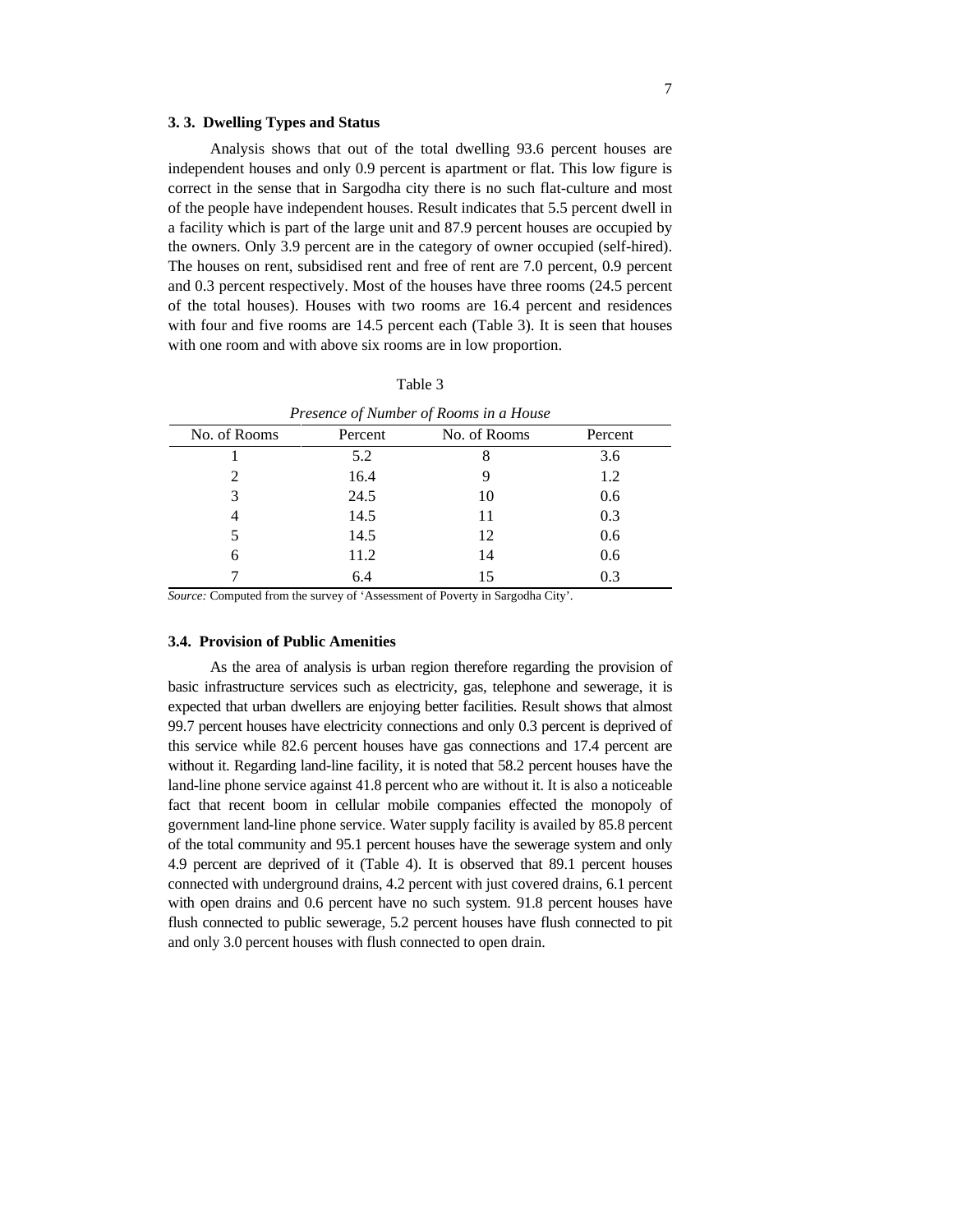| Table 4 |  |  |
|---------|--|--|
|---------|--|--|

|             | $\sim$ 110 model with 117 divide the $\sim$ $\sim$ 1.0 model motion $\sim$ $\sim$ 0.00 m/ |                      |
|-------------|-------------------------------------------------------------------------------------------|----------------------|
| Services    | With Service                                                                              | Without Service      |
| Electricity | 99.7                                                                                      | $\sim$ $\sim$<br>0.3 |
| Gas         | 82.6                                                                                      | 17.4                 |
| Telephone   | 58.2                                                                                      | 41.8                 |
| Water       | 85.8                                                                                      | 14.2                 |
| Sewerage    | 95.1                                                                                      | 4. 2                 |

*Houses with Availability of Infrastructure (Percent)*

*Source:* Computed from the survey of 'Assessment of Poverty in Sargodha City'.

For drinking water, 56.7 percent houses rely upon motorised pumping/tube-well, 27.6 percent use piped water in their houses, 11.8 percent use hand pump and only 3.9 percent use other sources of water for drinking purposes. It is also observed that 85.3 percent houses have water in tap for 24 hours. From this figure we cannot conclude that water facility of municipal administration is efficient because large number of houses depend upon motorised pumping to use under ground water. We have observe low figure for less than 24 hours and only 5.2 percent houses have less than one hour water available in their taps. Water charges are very negligible in country and also paid by very less proportion that use this facility. Only 33.6 percent of the total houses pay for water supply and 66.4 percent do not.

# **4. DATA AND METHODOLOGY**

#### **4.1. Data Source and Data Collection Procedure**

Poverty analysis is generally based upon primary data at household level. For this study, primary data is collected under the joint survey 'Assessment of Poverty in Sargodha City' by the Pakistan Institute of Development Economics (PIDE) Islamabad, and the University of Sargodha (UOS) Sargodha in May 2008. Sargodha city is mainly divided into 22 union councils. The information is taken through randomly selecting 11 union councils and then interviewed 30 households at random in each selected union council. For selecting union councils and household, we used the information provided by Federal Bureau of Statistics. This activity provides the detailed information of 330 households in the city on major components required for poverty estimation, including roster of the household, income of the household, expenditure of household on food items, fuel and utilities, housing, frequent non-food expenses and other non-food expenses like clothes, footwear, education, and health related expenses. It also contains information on socio-economic indicator of the household.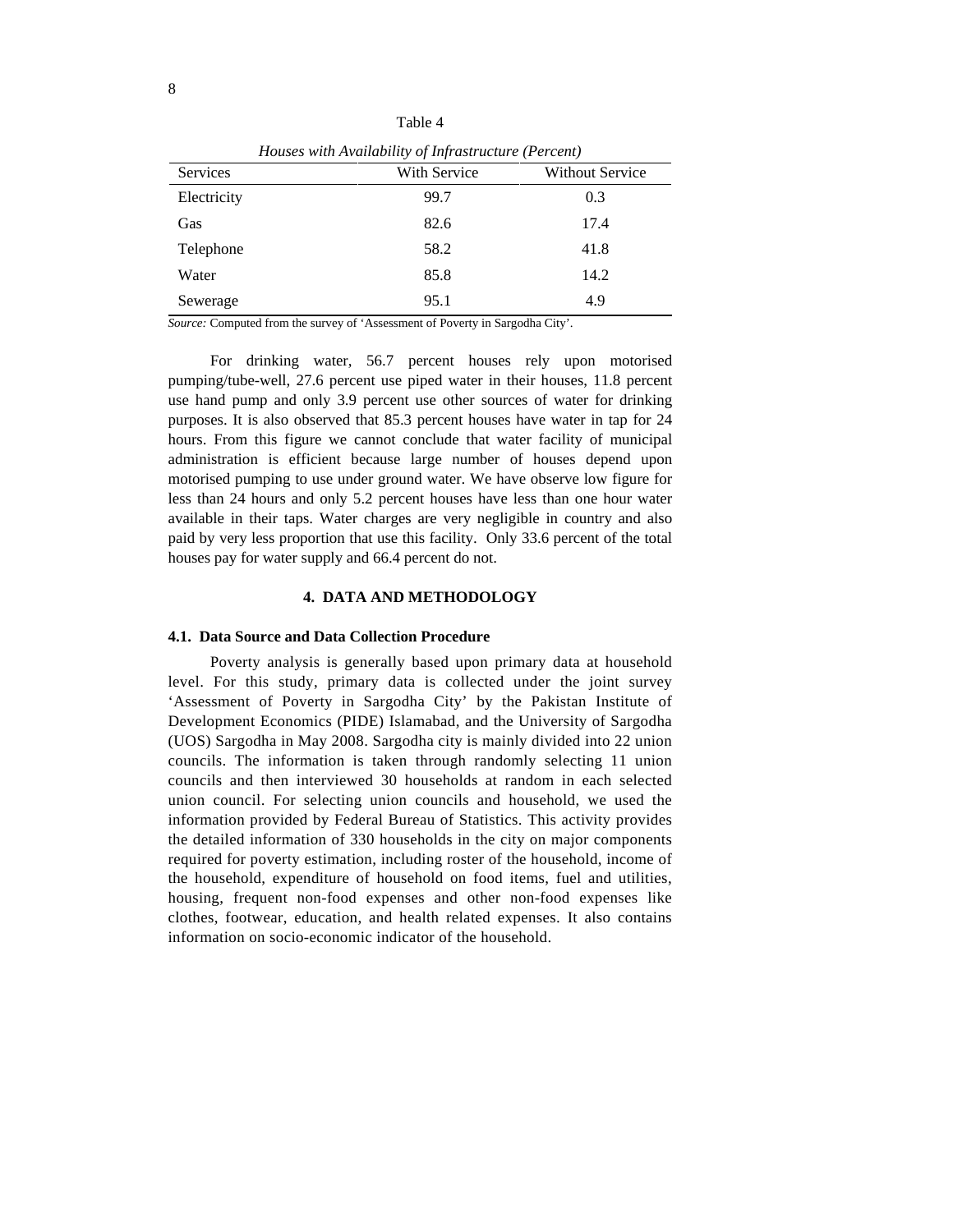#### **4.2. Definition of Poverty Line**

Poverty estimates are measured by using three different poverty lines. First; official poverty line, estimated by the Planning Commission of Pakistan is used. By using the Pakistan Integrated Household Survey (PIHS) 1998-99 data, the Planning Commission estimated absolute poverty line as Rs 673.54 per month per adult equivalent. This poverty line is adjusted by consumer price index (CPI) to get the adjusted poverty line for 2008. The Commission has already adjusted the poverty line for the 2000-01, 2004-05 and 2005-06 periods using the Consumer Price Index (CPI). In 2004-05, the official poverty line was Rs 878.64 per month per adult equivalent and in 2005-06 the inflation adjusted official poverty line was Rs 944.47 per month per adult equivalent [Pakistan (2008)]. Adjusted official poverty line, for 2007-08, used in this study is Rs 1140 per month per adult equivalent. Anwar (2006) estimated poverty line by using latest PSLM data for 2004-05 and applying 2350 calories per adult equivalent per day as a cut-off point. Poverty line based new estimate was Rs 933 per month per adult equivalent for 2004-05. Adjusted poverty line is Rs 1211 per month per adult equivalent for 2007-08. This poverty line also validates the findings of World Bank (2006) about head count ratio in Pakistan. To make these two poverty lines compatible with urban areas, these lines were adjusted by rural urban food price differentials. The focus of this study is to investigate the poverty in urban area, so to strengthen the result and make them more suitable for urban area, this study also used urban specific poverty line to get clearer picture of the poverty. Qureshi and Arif used the Food Energy Intake (FEI) method to compute separate poverty lines for both rural and urban areas. The cost of food component of this basket was equal to the food poverty line determined by estimating the cost of food consistent with a calorie intake of 2550 per adult equivalent per day for rural areas and 2295 calories per adult equivalent for urban areas. They used 'Pakistan Socio-economic Survey' (PSES) 1998-99 data for estimation of urban poverty line. The estimated urban poverty line was Rs 874.13 per month per adult equivalent for 1998-99 [Qureshi and Arif (2001)]. The adjusted urban poverty line is Rs 1476 per month per adult equivalent<sup>1</sup> for 2007-08. equivalent<sup>1</sup> for 2007-08.

# **4.3. Measures of Poverty**

By using these poverty lines based on the total expenditure necessary for an acceptable standard of living considering 2350 calories of the food items provided by the government of Pakistan, we estimate the three important indicator of poverty:

 <sup>1</sup> While adjusting household consumption expenditure in order to get per adult equivalent expenditure, this study has used an equivalent scale that gives a weight of 0.8 to individuals younger than 15 years and 1 for all other individuals.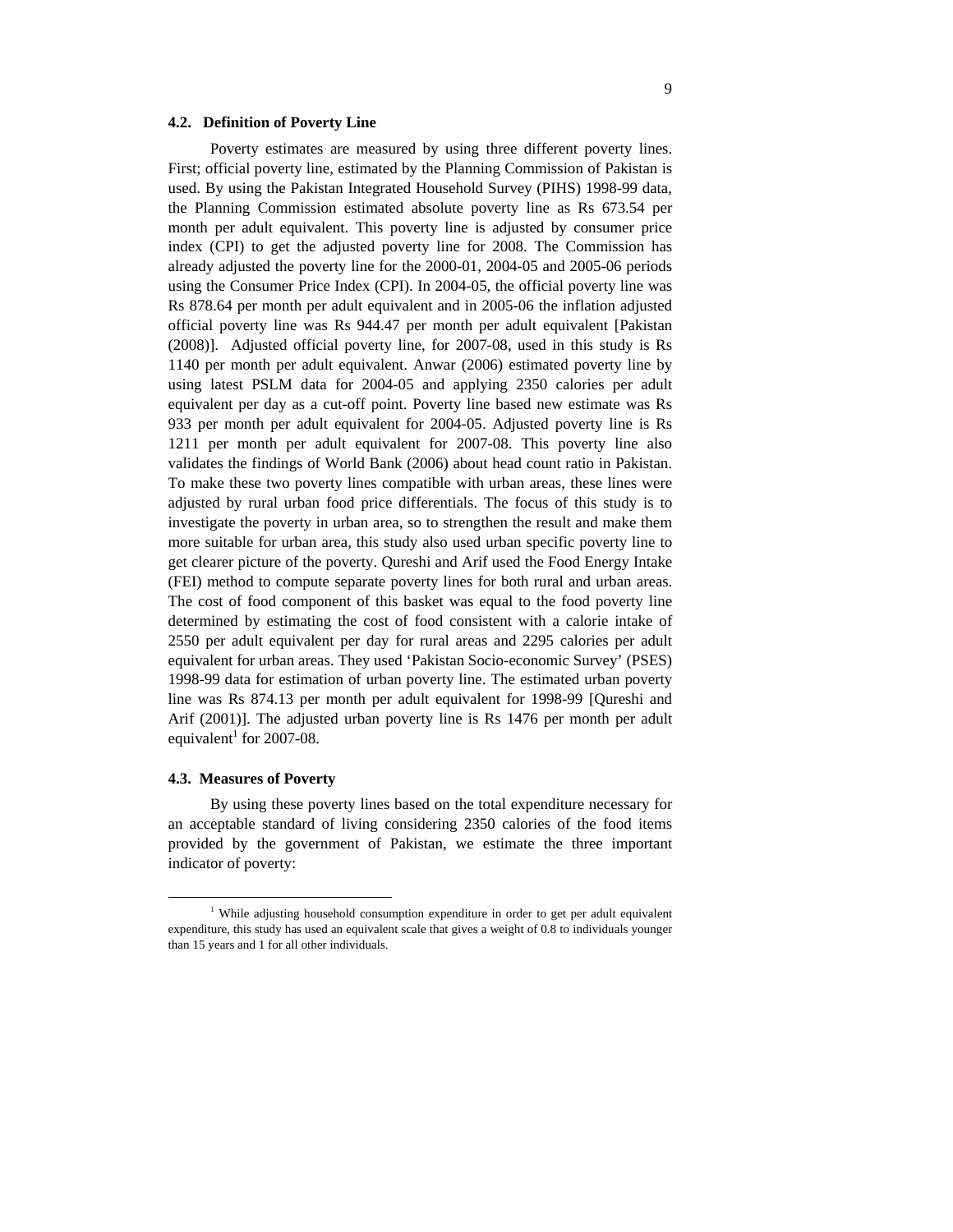# **4.3.1.** *Head Count Ratio*

This estimate of poverty is worked out by counting the persons below an exogenously defined cut-off level of consumption expenditure, known as the poverty line from the distribution of persons obtained from the consumer expenditure modules of survey of the PIDE/UOS. The ratio between the person below the poverty line and the total number of individual in the sample is called Head Count Ratio (HCR). Mathematically it is defined as:

$$
HCR = \frac{H}{N}
$$

*HCR* = Head Count Ratio.

- $H =$  Number of person below the given poverty line.
- $N =$  Total number of persons in the sample.

# **4.3.2.** *Poverty Gap*

This indicates the aggregate poverty depth of the poor relative to the poverty line. This is a good indication of the depth of poverty in that it depends on the distance of the poor below poverty line i.e., the average consumption gap between the actual expenditure of the poor and the poverty line. Potential for eliminating poverty by targeting transfer to the poor is another implication of this indicator [Ravallion (1992)]. Poverty gap also represents the total amount of income necessary to raise every one, who is below the poverty line up to that line. Estimating Procedure for this indicator as follow:

$$
P = \frac{1}{n} \sum_{i=1}^{n} \left[ \frac{Z - Y_i}{Z} \right]
$$

Where **We are also contained** the contact of the contact of the contact of the contact of the contact of the contact of the contact of the contact of the contact of the contact of the contact of the contact of the contact

 $P =$  Poverty Gap (Distance of the poor below the poverty line).

 $Z =$  Poverty line determining expenditure.

 $Y_i$  = Consumption Expenditure of the *i*th poor household.

# **4.3.3.** *Severity of Poverty*

It is Foster-Greer-Thorbecke  $P_2$  measure representing severity of poverty. For this the poverty gaps of the poor are weighted by those poverty gaps in assessing aggregate poverty. This also shows variance in the poverty gap. It is estimated as:  $\blacksquare$ 

$$
P_2 = \frac{1}{n} \sum_{i=1}^{n} \left[ \frac{Z - Y_i}{Z} \right]^2
$$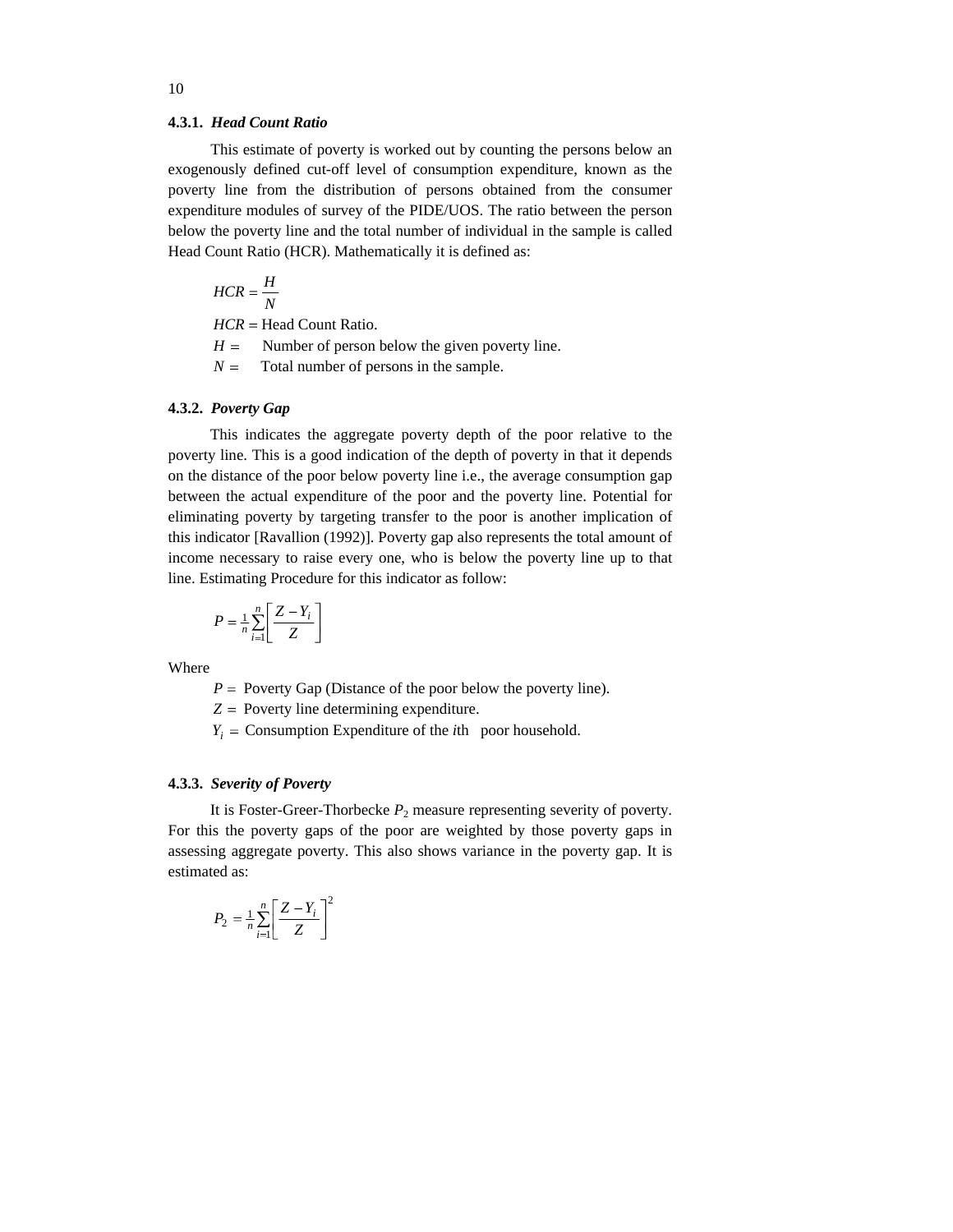Where **We are also contained** the contact of the contact of the contact of the contact of the contact of the contact of the contact of the contact of the contact of the contact of the contact of the contact of the contact

 $P_2$  = Severity of poverty.  $P_2$  = Severity of poverty.

 $Z =$  Poverty line determining expenditure.

 $Y_i$  = Consumption Expenditure of the *i*th poor household.

# **5. POVERTY PROFILE OF THE MEDIUM SIZED CITY**

# **5.1. Extent, Gap and Severity of Poverty**

To measure the extent of poverty i.e. poverty ratio or head count ratio, three different poverty lines are used. The result shows that the head count ratio in Sargodha city is 14.3 percent by using official poverty line, 15.9 percent by using poverty line given by Anwar (2006) and 21.0 percent by applying urban specific poverty line calculated by Qureshi and Arif (2001). Poverty gap and severity of poverty are aggregate measures of 'spread' of the poor below the poverty line i.e. they aggregate the distance of all poor individuals from the poverty line. Analysis shows that poverty gap is sufficiently large (4.4 percent) in 2008 as compared to the poverty gap (2.1 percent) measured in 2005-06 for urban area of Pakistan [Pakistan (2008)]. As the alleviation of poverty is the individual household phenomenon, the income distribution pattern and individual household poverty gap would lead towards the actual increase in income needed for the household to be out of the poverty trap. A lower value indicates that most of the poor are bunched around the poverty line. Higher value of poverty gap indicates bad condition of the poor. The severity of the poverty is shown by the squared of the poverty gap. So more the poverty gap, the more would be the severity of the poverty. Severity of the poverty for Sargodha city is 2.6 percent by using official poverty line, 2.8 percent by applying Anwar (2006) definition of poverty and 3.3 percent by using Qureshi and Arif (2001) estimated poverty line. The contract of the contract of the contract of the contract of the contract of the contract of the contract of the contract of the contract of the contract of the contract of the contract of the contract of the cont

|                     |          |              | Extent of Poverty, Poverty Gap and Severity of Poverty (Percent) |
|---------------------|----------|--------------|------------------------------------------------------------------|
|                     |          | Poverty Line |                                                                  |
|                     | Official | Anwar        | Qureshi and Arif                                                 |
| Indicators          |          | (2006)       | (2001)                                                           |
| Head Count Ratio    | 14.3     | 15.9         | 21.0                                                             |
| Poverty Gap         |          |              | 6.0                                                              |
| Severity of Poverty | 2.0      | 2.8          |                                                                  |

Table 5

*Source:* Computed from the survey of 'Assessment of Poverty in Sargodha City'.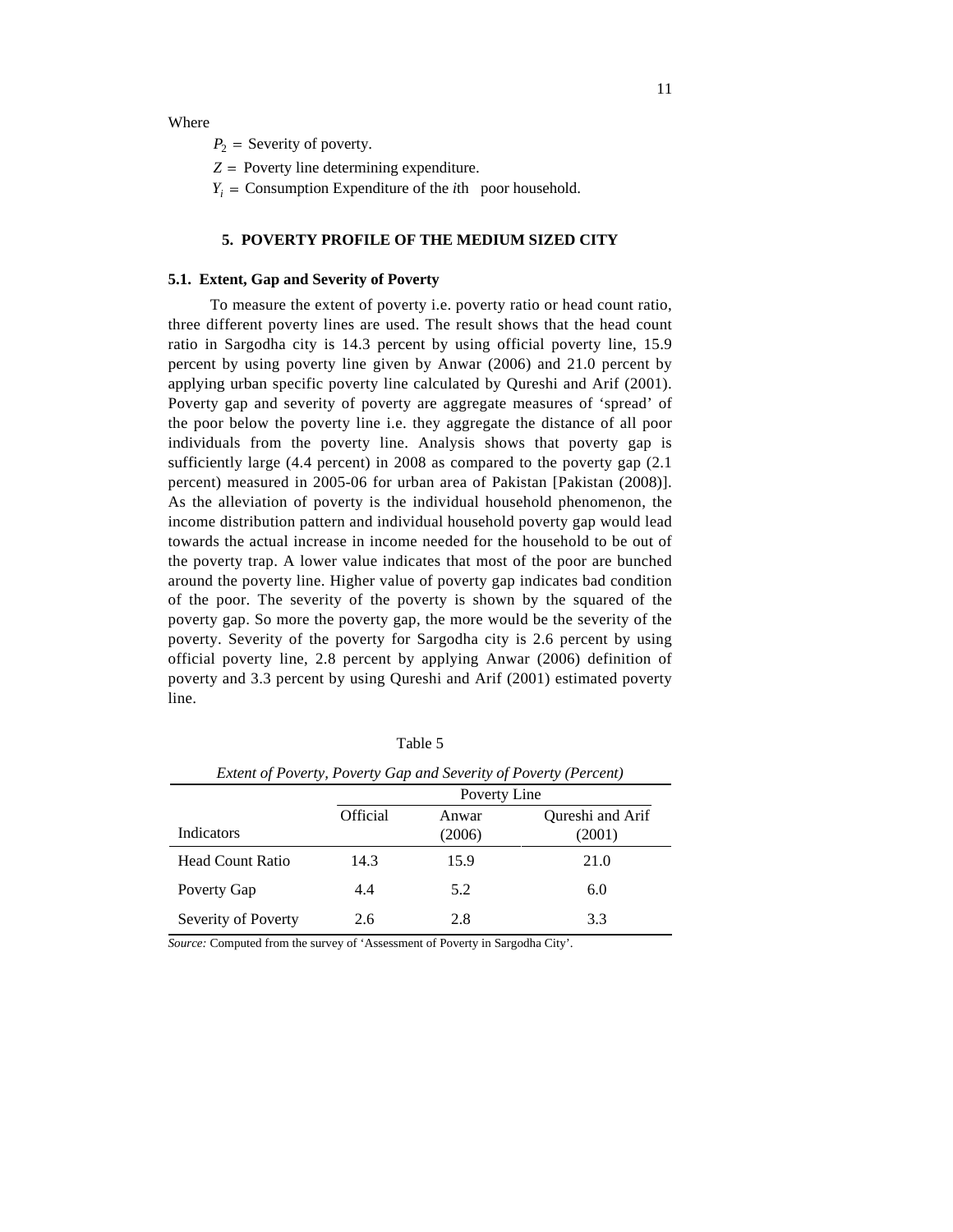# **5.2. Poverty Dynamics in Sargodha City**

#### **5.2.1.** *Poverty by Demographic Characteristics of Household*

Various characteristics of the household have direct or indirect bearings on the income generating activities or consumption pattern of the households. These economic aspects of the individual household determine the living standard of the household by which the poverty status has been measured. The first demographic characteristic is the age composition of the head of the household. The age of the head of the household is divided into three categories. Analysis indicates that poverty level reduces with the increase of age of the head of the household. Lowest incidence of poverty is found among the age group of 61 and above (Table 6). These households probably had some assets, more experience and relatively more earners, so less poverty in the household. The second demographic characteristic is family size. Based on data, the family size is divided into four groups. Household size is positively related with the incidence of poverty. Large household were more likely to be poor than small household because larger households probably had more young children, that encounter financial burden due to high cost of living, education, health and other social as well as societal activities and vice versa. The incidence of poverty for the largest households  $(9 +$  members) were more than three times the incidence of poverty for the smallest group (1-4 members). This gave the direct implication of family size and incidence of poverty so family size is positively related with existence of poverty. Migration status also plays vital role in moving household out of poverty because migration provides better opportunities to get more and more resources. Incidence of poverty was lower among those heads of households who moved in the past to their current place of residence (Table 6).

|                             | $\sim$ $\sim$ |          | Poverty Line |                  |
|-----------------------------|---------------|----------|--------------|------------------|
|                             |               | Official | Anwar        | Qureshi and Arif |
| Household Characteristics   | % Share       |          | (2006)       | (2001)           |
| Age (Head of Household)     |               |          |              |                  |
| 14-40                       | 22.4          | 15.9     | 18.7         | 22.7             |
| $41 - 60$                   | 61.3          | 15.8     | 16.5         | 22.2             |
| 61 and above                | 16.3          | 6.9      | 10.1         | 13.8             |
| Sex (Head of the Household) |               |          |              |                  |
| Male                        | 93.5          | 14.2     | 15.6         | 20.0             |
| Female                      | 6.5           | 16.4     | 20.0         | 21.1             |
| <b>Household Size</b>       |               |          |              |                  |
| 1-4 Members                 | 9.8           | 7.1      | 7.1          | 8.5              |
| 5-6 Members                 | 32.9          | 7.4      | 8.2          | 11.2             |
| 7-8 Members                 | 28.4          | 14.5     | 17.1         | 20.7             |
| 9 and above Members         | 29.0          | 24.4     | 26.3         | 36.7             |
| <b>Migration</b>            |               |          |              |                  |
| Non-migrant                 | 79.2          | 16.8     | 18.7         | 24.4             |
| Migrant                     | 20.8          | 4.9      | 4.9          | 8.2              |

# *Decomposition of Poverty by Demographic Characteristics (Percent)*

*Source:* Computed from the survey of 'Assessment of Poverty in Sargodha City'.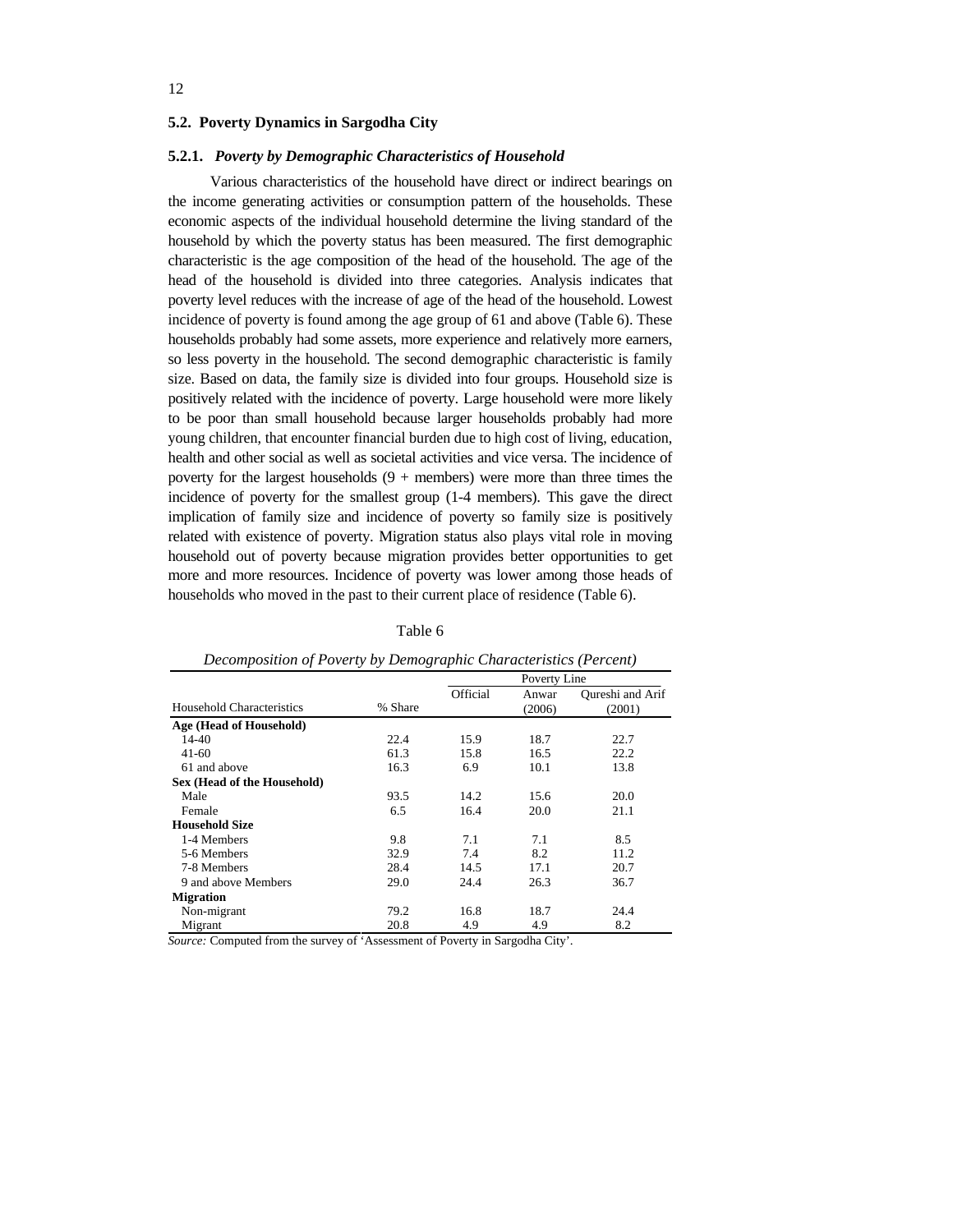# **5.2.2.** *Poverty among Occupational Groups*

In order to have an idea about the living status of persons engaged in different occupations, the incidence of poverty has been calculated for major occupation groups. Results show that incidence of poverty is highest among the daily wage worker and lowest among the government employees (Table 7). This indicates that secure job and proper flow of income has direct implication for poverty status. People are more secure in government sector, so they are less poor, while people working on daily basis are not secure with their earnings. People with secure job have more capacity to absorb economic shocks.

|                             | Poverty among Occupational Group (Percent) |          |                 |                            |
|-----------------------------|--------------------------------------------|----------|-----------------|----------------------------|
|                             |                                            |          | Poverty Line    |                            |
| Occupation                  | % Share                                    | Official | Anwar<br>(2006) | Qureshi and<br>Arif (2001) |
| <b>Government Employees</b> | 18.9                                       | 3.3      | 3.4             | 5.7                        |
| Private Employees           | 23.8                                       | 11.0     | 11.0            | 13.6                       |
| Own Business/Firms etc.     | 31.0                                       | 7.5      | 9.0             | 11.5                       |
| Daily Wage Workers          | 13.9                                       | 30.0     | 33.3            | 45.6                       |
| Overseas Employees          | 5.3                                        | 8.8      | 8.2             | 8.8                        |
| Pensioners                  | 1.9                                        | 8.3      | 8.3             | 25.0                       |
| Others                      | 5.2                                        | 20.9     | 20.9            | 20.9                       |

Table 7

*Source:* Computed from the survey of 'Assessment of Poverty in Sargodha City'.

# **5.2.3.** *Poverty among Sectoral Groups*

Sectoral composition indicates that incidence of poverty is more likely in construction sector (Table 8). In urban areas, the informal sector particularly construction sector, most of labours work on daily wage basis. Informal sector create uncertainty and increase the chances of unemployment in the economy. In this sector, there is no proper flow of income for the household. This probably increase the chances that individual is most likely to be poor if works in this sector i.e., construction sector. Another important findings is that poverty in those household works in public sector is negligible, this indicate that public sector is more reliable sector through which poverty can be reduced.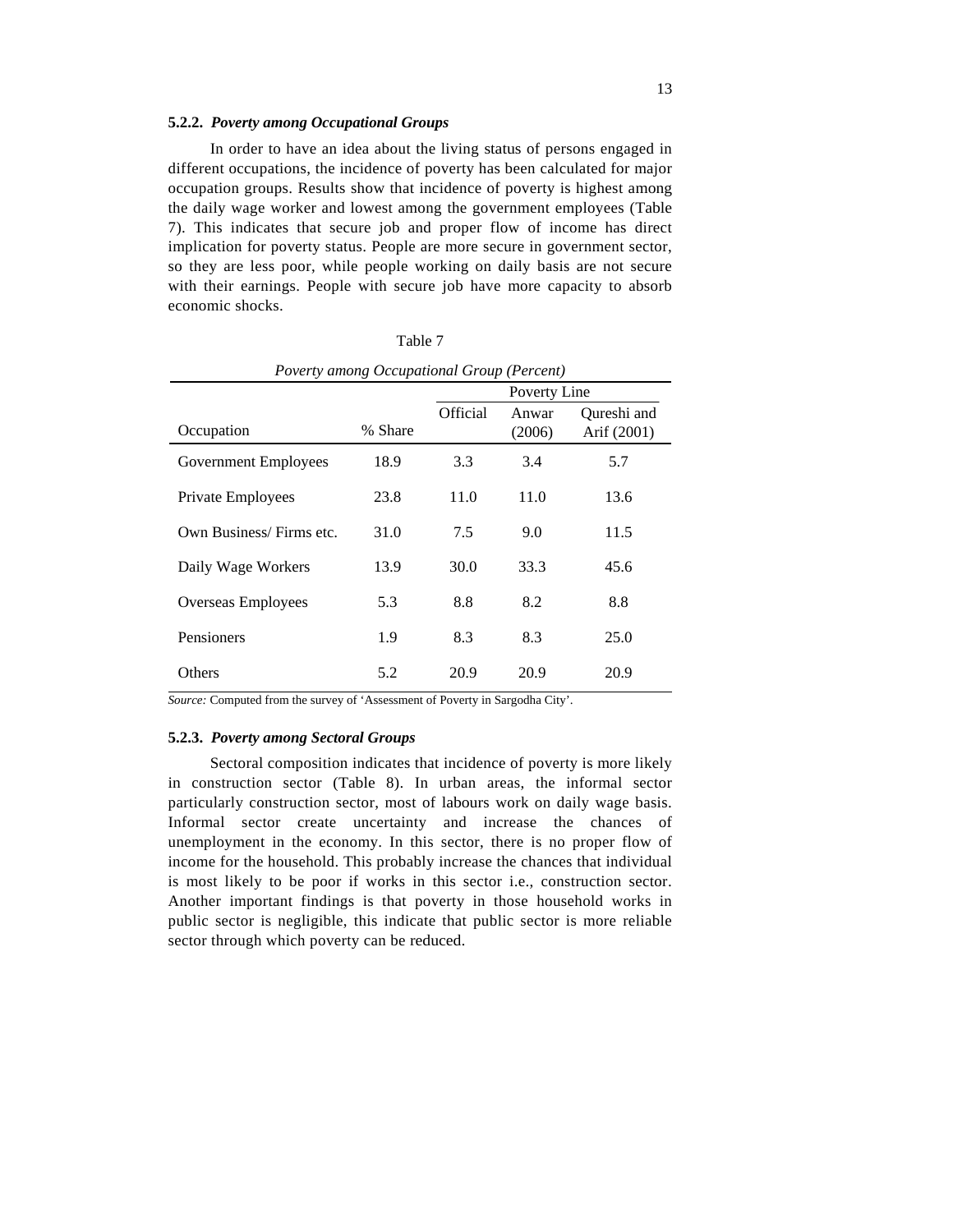| Poverty among Sectoral Group (Percent) |         |         |              |                                                      |
|----------------------------------------|---------|---------|--------------|------------------------------------------------------|
|                                        |         | ____    | Poverty Line |                                                      |
| Sectors                                | % Share |         |              | Official Anwar Qureshi and<br>$(2006)$ Arif $(2001)$ |
|                                        |         |         |              |                                                      |
| Agriculture                            | 5.1     | 9.1     | 9.1          | 9.1                                                  |
| Manufacturing                          | 6.2     | 7.5     | $10.0\,$     | 15.0                                                 |
| Construction                           | 6.7     | 27.9    | 32.6         | 37.2                                                 |
| Electricity and Gas Distribution       | 2.2     | 7.1     | 7.1          | 7.1                                                  |
| Transport, Storage and Communication   | 3.0     | 15.8    | 15.8         | 21.0                                                 |
|                                        |         |         |              |                                                      |
| Wholesale and Retail Trade             | 15.9    | 10.8    | 12.8         | 16.7                                                 |
| Finance and Insurance                  | 6.4     | $0.0\,$ | $0.0\,$      | 2.4                                                  |
| Public Administration and Defense      | 5.0     | $0.0\,$ | $0.0\,$      | 3.1                                                  |
| Social Services                        | 21.0    | 5.9     | 5.9          | 10.4                                                 |
|                                        |         |         |              |                                                      |
| Other                                  | 34.0    | 18.7    | 19.2         | 23.1                                                 |

Table 8

*Source:* Computed from the survey of 'Assessment of Poverty in Sargodha City'.

#### **5.2.4.** *Poverty by Access to Amenities*

Distributional implications of the household's indoor amenities affect not only the quality of life of the households but also have direct bearings on the economic activities of the labour force of the households. It is argued that households having access to amenities are likely to be less poor compared to those without such provisions. Table 9 shows that only very few household are without electricity (0.3 percent only). So electricity in term of poverty of the household did not contribute much because almost all household has the facility of electricity in their house. In city 82.6 percent of the sample household have gas connection while the remaining 17.4 percent were managing fuels by some alternative sources. The incidence of poverty was 14.2 percent among the households having gas connection and 14.9 percent in the households having no gas. So the poverty incidence was relatively higher in the households having no access to this utility when compared with households having gas connection in their vicinity.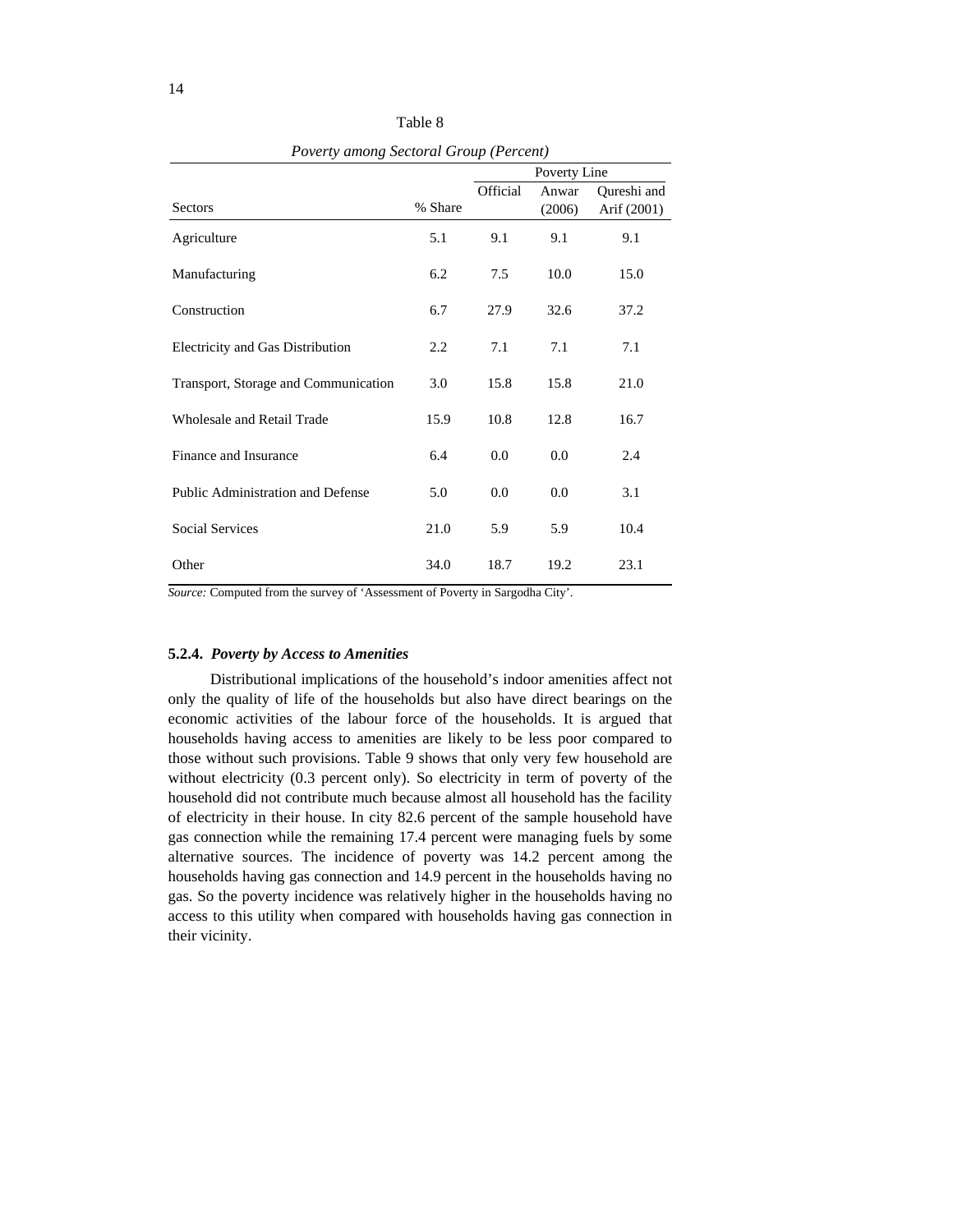|                     | Decomposition of Poverty across Availability of Amenities (Percent) |          |              |             |
|---------------------|---------------------------------------------------------------------|----------|--------------|-------------|
|                     |                                                                     |          | Poverty Line |             |
|                     |                                                                     | Official | Anwar        | Qureshi and |
| Amenities           | % Share                                                             |          | (2006)       | Arif (2001) |
| <b>Electricity</b>  |                                                                     |          |              |             |
| Yes                 | 99.7                                                                | 14.3     | 15.9         | 21.0        |
| <b>No</b>           | 0.3                                                                 | $0.0\,$  | $0.0\,$      | $0.0\,$     |
| Gas                 |                                                                     |          |              |             |
| Yes                 | 82.6                                                                | 14.2     | 15.6         | 19.2        |
| No                  | 17.4                                                                | 14.9     | 17.0         | 29.8        |
| <b>Telephone</b>    |                                                                     |          |              |             |
| Yes                 | 58.2                                                                | 5.2      | 6.1          | 7.3         |
| <b>No</b>           | 41.8                                                                | 27.1     | 29.4         | 40.2        |
| <b>Water Supply</b> |                                                                     |          |              |             |
| Yes                 | 85.8                                                                | 2.9      | 4.2          | 8.5         |
| No                  | 14.2                                                                | 18.9     | 20.5         | 26.0        |
| Sewerage            |                                                                     |          |              |             |
| Yes                 | 95.1                                                                | 12.5     | 14.1         | 18.5        |
| No                  | 4.9                                                                 | 47.1     | 47.0         | 65.8        |
|                     |                                                                     |          |              |             |

*Source:* Computed from the survey of 'Assessment of Poverty in Sargodha City'.

In case of telephone facility in the households, only 58.2 percent availing this facility and remaining 41.8 percent don not have this facility. The incidence of poverty was more in the household having no connections of telephone as compared with households having connection (Table 9). Moreover, the fast growing mobile phone industry has solved the communication problem and people prefer mobile connection rather than fixed-line connection. In case of piped water supply, 85.2 percent households availing this facility while only 14.8 percent deprived from it. Poverty level was high in those households where this facility is not available and less in those having this facility. Similarly, availability of sewerage facility has the similar relation with poverty.

# **6. DETERMINANTS OF POVERTY**

Poverty is a multi-dimensional phenomenon, so varieties of factor determine the nature and direction of poverty. These factors could be economic, social or political. Identification of these factors helps us to formulate policy to combat poverty. To measure the effect of these factors, binomial logistic regression model is used in which the dependent variable is dichotomous: 0 when a household is above and 1 when below the poverty line. Predictor variables are demographic, human capital and dwelling endowment. The results will not be interpreted through the coefficients but we will use the odd ratios in

Table 9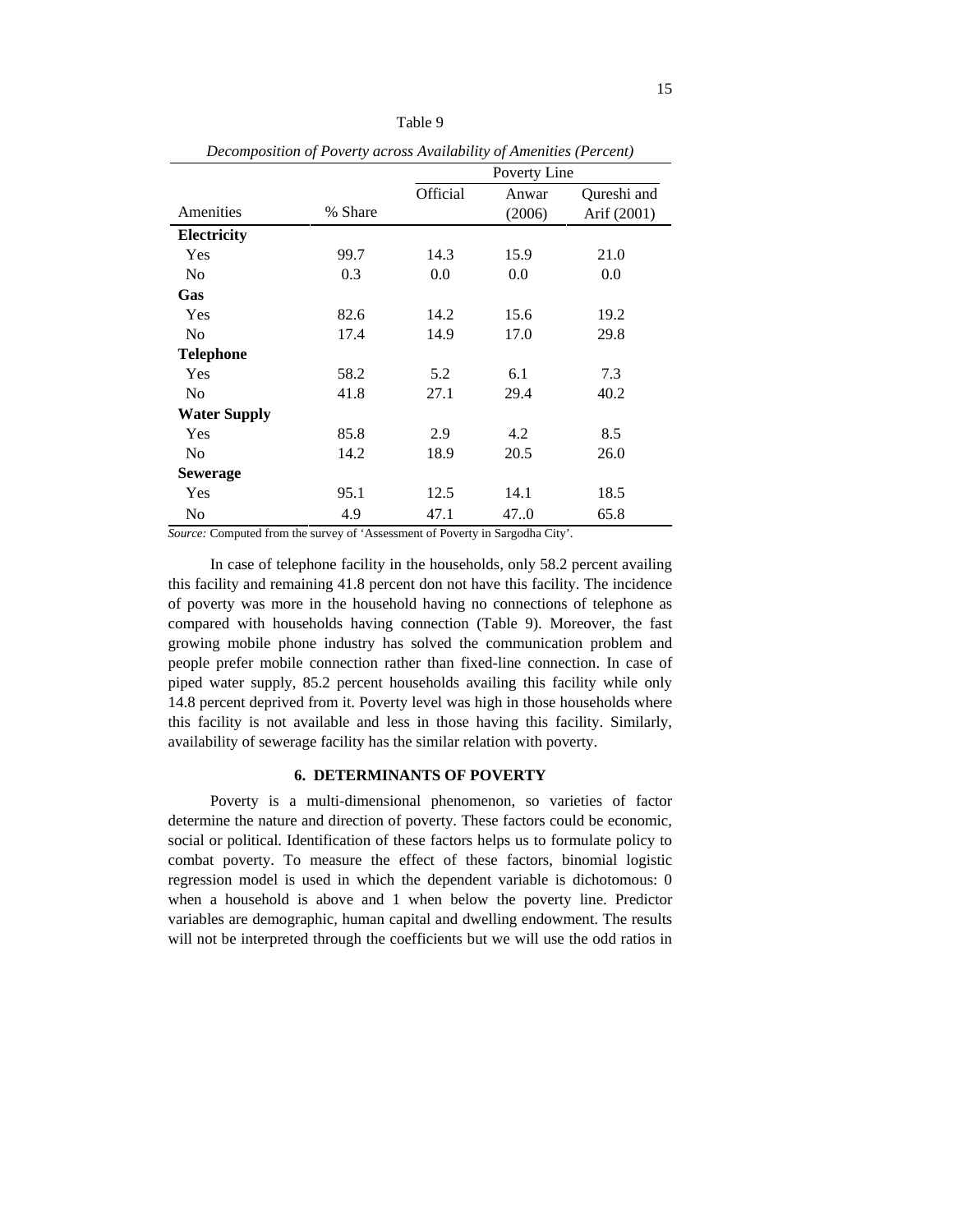logistic regression to see that the occurrence of any particular event will increase or decrease the probability being poor of individual and with what proportion as compared to the reference category.

# **6.1. Model Specification**

Let's assume the general equation

$$
Y_i = f(X_{1i}, X_{2i}, \dots, X_{ki}) \qquad \dots \qquad \dots \qquad \dots \qquad (1)
$$

*Yi* is the dependent variable representing the Households' level of poverty and *Xs* are the various household level of education and experience. Let's suppose that the response variable  $y^*$  captures a true status of the household either as poor or non-poor so we can estimate the regression equation as follows

$$
y_i^* = \sum_{j=0}^k X_{ij} \beta_j + \varepsilon_i \qquad \qquad \dots \qquad \qquad \dots \qquad \dots \qquad \dots \qquad \dots \qquad (2)
$$

 $y^*$  is not observable and is a latent variable. We can observe  $Y_i$  as a dummy variable that takes the value 1 if  $y^* > 0$  and takes the value 0 otherwise.  $\beta$  is the vector of parameters and error terms are denoted with  $\varepsilon$ . The error terms entail the common assumption of zero mean and underlying distribution of the error terms is logistic. Let  $P_i$  denotes the probability that the *i*th household is below the poverty line. We assume that the  $P_i$  is a Bernoulli variable and its distribution depends on the vector of predictors *X*, so that

$$
P_i(X) = \frac{e^{\alpha + \beta X}}{1 + e^{\alpha + \beta X}} \qquad \qquad \dots \qquad \dots \qquad \dots \qquad \dots \qquad \dots \qquad (3)
$$

 $\beta$  is a row vector and  $\alpha$  is a scalar. The logistic function to be estimated is then written as **a** second containing the second containing  $\mathbf{r}$  and  $\mathbf{r}$  and  $\mathbf{r}$  and  $\mathbf{r}$  and  $\mathbf{r}$  and  $\mathbf{r}$  and  $\mathbf{r}$  and  $\mathbf{r}$  and  $\mathbf{r}$  and  $\mathbf{r}$  and  $\mathbf{r}$  and  $\mathbf{r}$  and  $\mathbf{r}$  an

$$
\ln\left[\frac{P_i}{1-P_i}\right] = \alpha + \sum \beta_i X_{ij} \qquad \dots \qquad \dots \qquad \dots \qquad \dots \qquad \dots \qquad (4)
$$

*i*  $\mu$  is the natural log of the odds in favour of the household folling below. *P*<sub>*i*</sub> | *<i>P*<sub>*i*</sub> | *<i>P i* | *<i>P <i><i>i <i>P <i> <i>P***<sub>***i***</sub> <b>***<i>P***<sub>***i***</sub>** *<i>P***<sub>***i***</sub> <b>***<i>P***<sub>***i***</sub>** *<i>P***<sub>***i***</sub> <b>***<i>P <i>n***<sub>1</sub></sup> <b>***<i>P <i>n***<sub>1</sub></sup> <b>***<i>P <i>n***<sub>1</sub></sup> <b>** *<i>P <i>n***<sub>1</sub></sup> <b>***<i>n*  $P_i$  . The class are set that is of the set that is for a set of the three set of the following the latter set of the set of the set of the set of the set of the set of the set of the set of the set of the set of the set  $\ln \left| \frac{I_i}{1-P_i} \right|$  is the natural log of the odds in favour of the household falling below

the poverty line whereas  $\beta_j$  is the measure of change in the logarithm of the odds ratio of the chance of the poor to non-poor household. Equation (4) is estimated by maximum likelihood method and the procedure does not require assumption of normality or homoskedasticity of error in predictor variables.  $X_i$  is the vector is the vector of independent variables. These variables include size of household size, electricity connection in the house, phone connection in the house, gas connection in the house, water supply in the house, sewerage facility and education.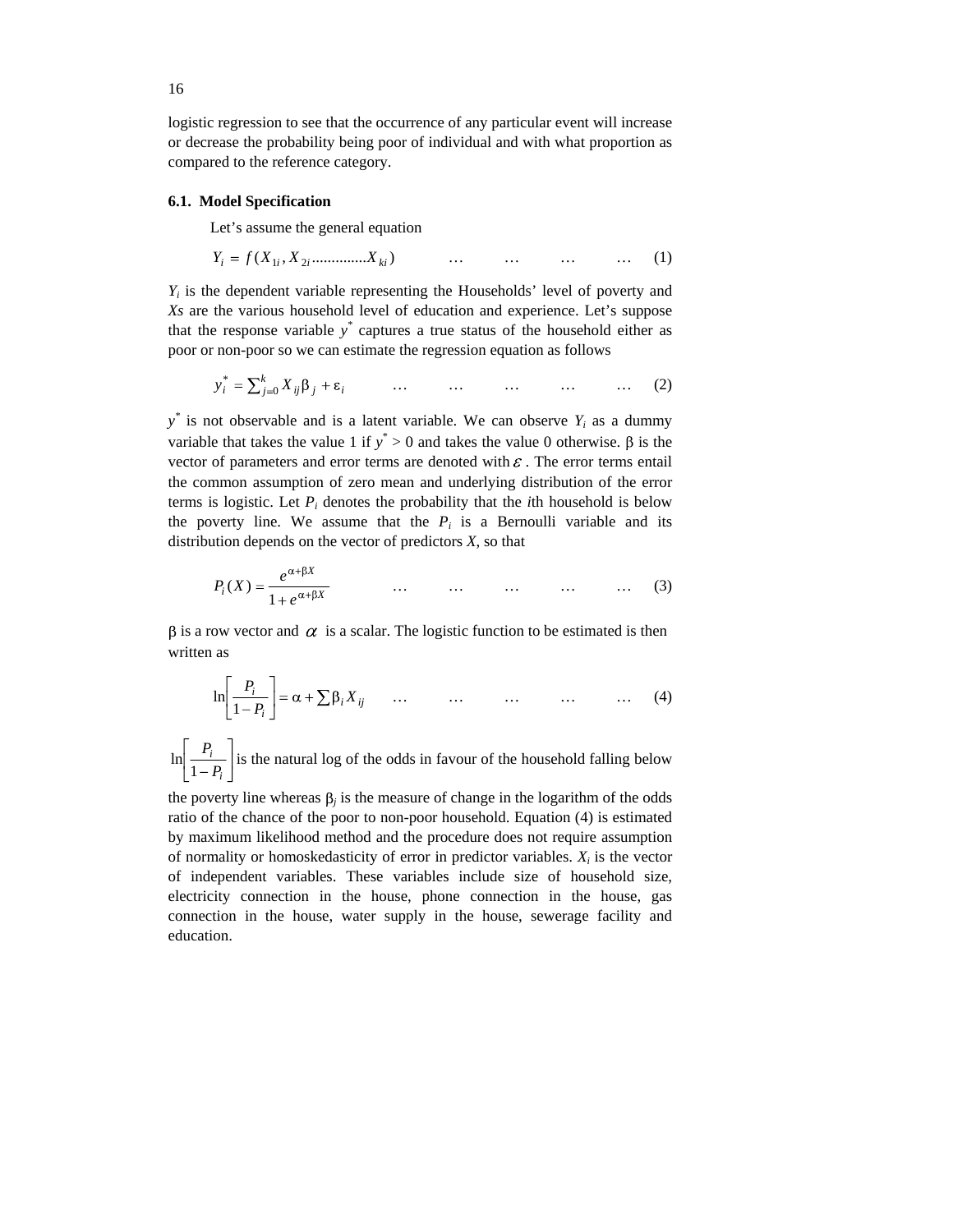Generalised functional form of the model is as under:

|         | $P = a + b_1 H H S + b_2 Sew + b_3 W S + b_4 Tel + b_5 Gas + b_6 Pr of +$ |
|---------|---------------------------------------------------------------------------|
|         | $b_7 Bach + b_8 Inter + b_9 Mat + b_{10} Midl + b_{11} Exp + e$           |
| $P =$   | Poor Household $[1 = if poor, 0 = otherwise]$ .                           |
| $HHS =$ | Household Size [in numbers].                                              |
| $Sew =$ | Sewerage Facility [1= Yes].                                               |
| $WS =$  | Water Supply Facility [1= Yes].                                           |
| $Tel =$ | Land Line Telephone Facility [1= Yes].                                    |
|         | $Gas =$ Gas Connection [1= Yes].                                          |
|         | $Pr$ of = Professional [1= Yes].                                          |
|         | $\textit{Back} =$ Bachelor [1= Yes].                                      |
|         | <i>Inter</i> = Intermediate $[1 = Yes]$ .                                 |
|         | $Mat =$ Matriculation [1= Yes].                                           |
|         | $Midle =$ Middle $[1 = Yes]$ .                                            |
| $Exp =$ | Experience [in years].                                                    |
| $e =$   | Error Term.                                                               |

Dependant variable is defined by using official poverty line. Eleven explanatory variables are used in this model. Human capital variables are dummy variables and defined in term of educational level and experience. One of them will get the value one in response to the individual's highest educational attainment. It means the educational level of the individual will either fall in middle, matriculation, intermediate, bachelors or professional (masters and above) category. Here 'primary education' is used as reference category. In past research, it is found that human capital variables are negatively related with the poverty level. Other variables include experience, public services utilised by the individuals and their family sizes. The experience variable is attained through subtracting the years of schooling and school starting age from the age of a person. It is not the actual but the potential experience. To make potential experience more meaningful we have included the individuals with age above 14 years. The services include the Gas, Land-line Telephone, Sewerage and Water supply. All these services variables are dummy in nature if the individual is availing the particular facility the respective variable will get the value one otherwise zero. Household size variable is continuous. The household size is taken because it directly linked with the distribution of resources within the family members and is positively related with poverty level.

# **6.2. Results and Discussions**

It is observed that the attainment of middle, matriculation, intermediate, bachelors and professional (masters or above qualification) will decrease the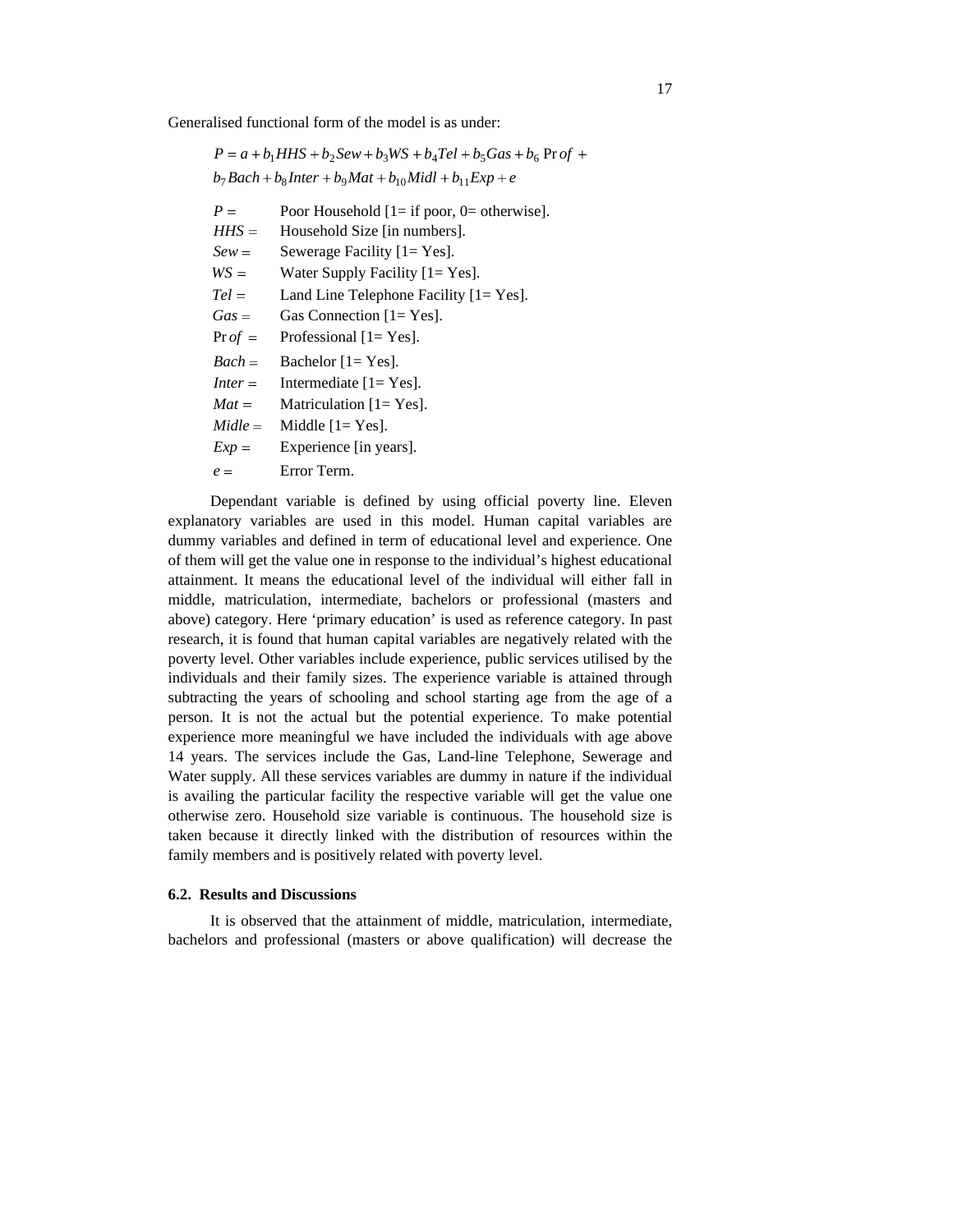likelihood of being poor by 38 percent, 70 percent, 79 percent, 92 percent and 96 percent respectively as compared to their reference category of primary education (Table 10). All the educational variables are negatively affecting the poverty status of individuals. Moreover, as we increase the educational qualification of individuals their chances of being non-poor increases or we can say that the probability of being poor declines vigorously. If an individual succeeds in getting matriculation education after middle than actually the increment in the probability decline being poor will be of 30 percent (70 percent–40 percent). Also such inter-educational level comparison shows little improvement between bachelors and professional categories but improvement is visible. With the increment of one year in potential experience will reduce the likelihood of being poor by 0.02 percent, although it is a minor effect but expertise is effective in reducing poverty. Provisions of public services are altogether negatively related with the poverty status. The decline in the chances being poor with the availability of gas, telephone, water supply and sewerage is 28 percent, 87 percent, 66 percent and 67 percent respectively (Table 10).

| Table 10 |  |
|----------|--|
|----------|--|

|                     |             | Logistic Regression model of Deing I our with manple maependent variables |      |
|---------------------|-------------|---------------------------------------------------------------------------|------|
| Variables           | Coefficient | Level of Significance Odd Ratios                                          |      |
| Experience          | $-0.011$    | 0.01                                                                      | 0.98 |
| Education           |             |                                                                           |      |
| Middle              | $-0.592$    | 0.03                                                                      | 0.62 |
| Matriculation       | $-1.231$    | $0.00\,$                                                                  | 0.30 |
| Intermediate        | $-1.819$    | $0.00\,$                                                                  | 0.21 |
| Bachelor            | $-2.608$    | $0.00\,$                                                                  | 0.08 |
| Professional        | $-3.291$    | $0.00\,$                                                                  | 0.04 |
| Gas                 | $-0.351$    | 0.07                                                                      | 0.72 |
| Telephone           | $-2.252$    | $0.00\,$                                                                  | 0.13 |
| <b>Water Supply</b> | $-1.200$    | $0.00\,$                                                                  | 0.34 |
| Sewerage            | $-1.192$    | 0.00                                                                      | 0.33 |
| Household Size      | 0.346       | $0.00\,$                                                                  | 1.51 |
| Constant            | 0.850       | 0.10                                                                      | 1.92 |

*Logistic Regression Model of Being Poor with Multiple Independent Variables*

*Source:* Computed from the survey of 'Assessment of Poverty in Sargodha City'.

Family size is important because as we increase the family size the burden upon the pool of resources of any family will increase and practically we have lesser and lesser resources for the welfare of individuals. Large families are more prone to poverty. Therefore, we observe positive sign for the household size as expected so with the increase of one individual in family the rise in probability being poor of individual is 49 percent (Table 10). Provisions of public amenities are negatively related with status of the poor. All variable are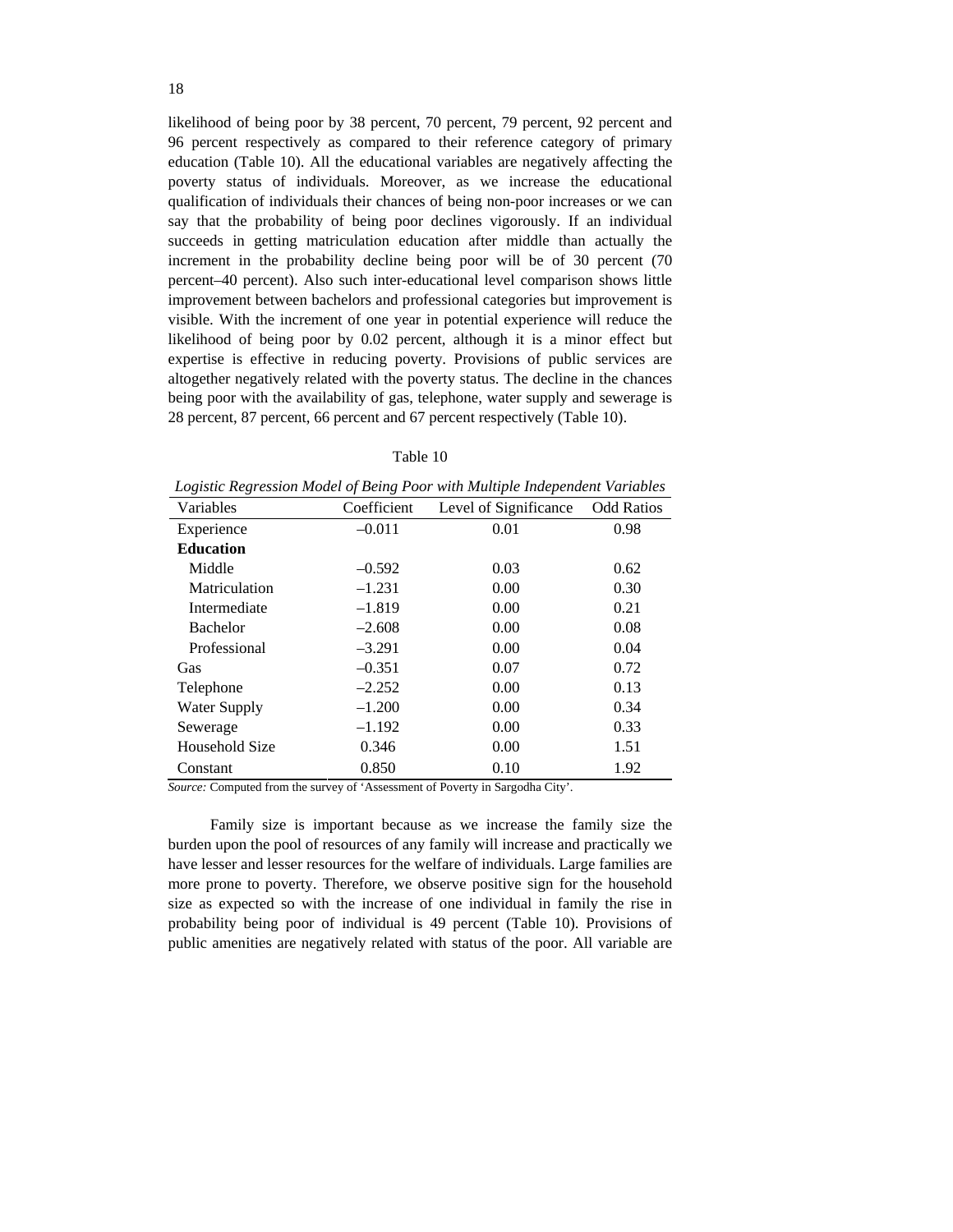significant and have expected sign. These results indicate that access to these facilities play an important role in explaining the difference in poverty levels or per capita expenditure.

# **7. CONCLUSION AND POLICY OPTIONS**

Where poverty is concentrated, who is affected and to what extent, are relevant questions in poverty analysis. The analysis of poverty presented in this study uses the data from survey conducted in Sargodha city during May 2008. It is first time that this type of analysis has been carried out in Sargodha. A survey of 330 households was conducted in city. Socio-economic profile of the households is also presented in paper.

The analysis based poverty line adopted by government to define poor shows that the head count ratio in Sargodha city is 14.3 percent while this ratio increases to 15.9 percent by using latest poverty line given by Anwar (2006) and 21 percent by using urban specific poverty line. Poverty gap for Sargodha city is sufficiently high (4.4 percent) as compare to the aggregate poverty gap (2.1 percent) measured in 2005-06 for urban area. By using other two poverty lines, poverty gap become very large. Severity of the poverty for Sargodha city is 2.6 percent by using official poverty line and 2.8 and 3.3 percent by using Anwar (2006) and urban specific poverty lines respectively. Socio-economics analysis shows that education, family size, nature of occupation and public amenities play important role in poverty alleviation. Incidence of poverty is highest among the daily wage worker and lowest among the government employees. The results also show that education, experience and public services are negatively related with the poverty status of individuals. Moreover, results show that public services availability is also very essential for poverty reduction. It is actually beyond doubt that proper service utilisation symbolises the improved living standard of the people.

Keeping the above analysis in view, following policy options can be used to reduce the urban poverty in general and particularly for Sargodha city:

There is need to focus on the education of the poor because human capital plays vital role in breaking the vicious circle of poverty. Public sector and private sector along with community participation should manage and create human capital in the shape of better technical education that will increase the productivity of the urban poor.

There is need to formulate programmes which help poor people to manage risk. Micro-insurance programmes, public works programmes, and food transfer programs may be mixed with other mechanisms to deliver effective risk management. There is need to develop programme which can prevent and respond to financial and natural shocks. There is need to increase local organisations' capacity which will help in promotion of community development which eventually enhance the control that poor people and their communities have over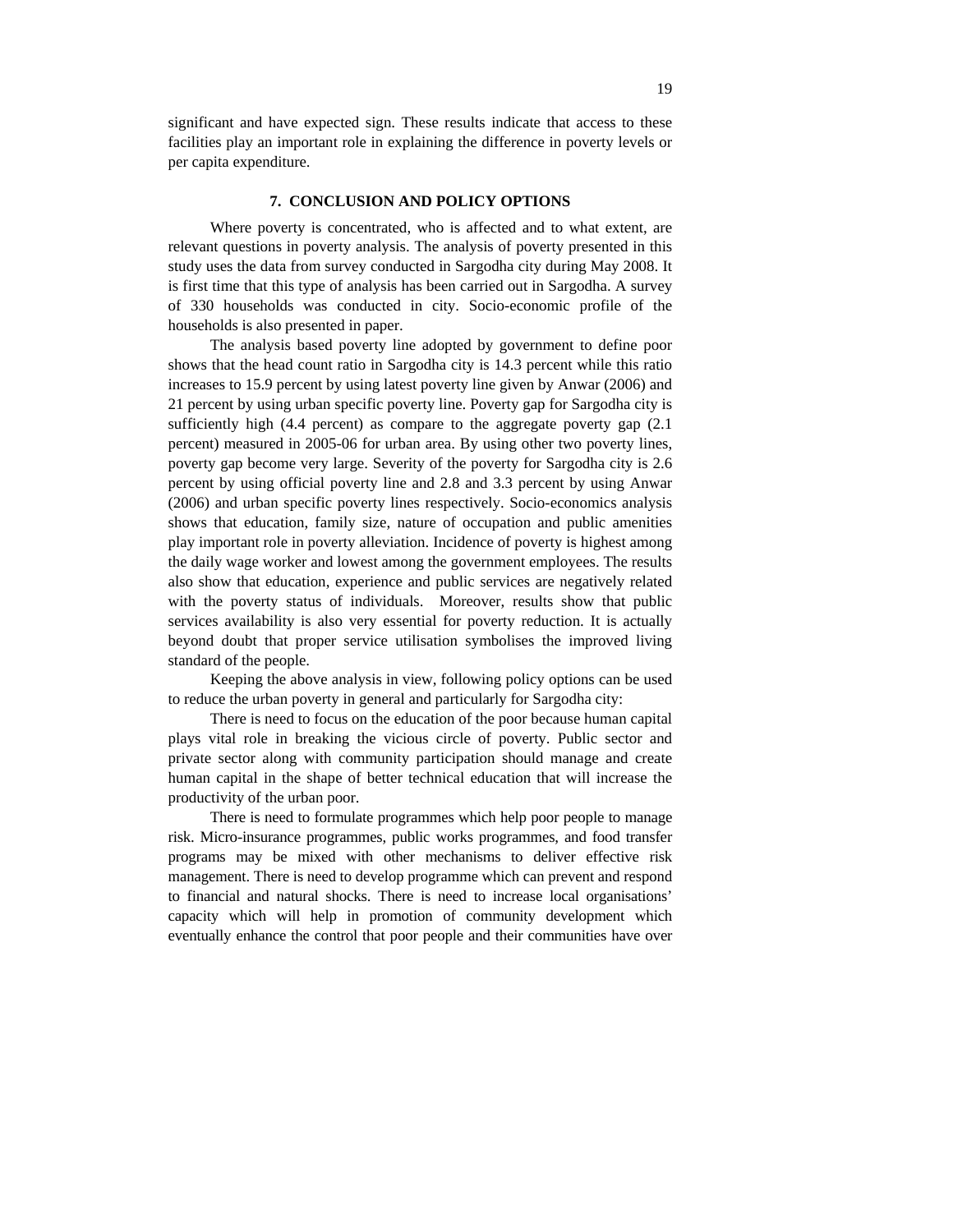the services to which they are entitled. But strong monitoring mechanisms are suggested in this regard. There is also need to support poor people's social capital by assisting networks of poor people to engage with market and nonmarket institutions to strengthen their influence over policy.

There is need to formalise the informal sector especially the construction sector. Steps should be taken to bring the informal sector into formal fold for better earnings. Steps should also be taken by government to minimise the wage differentials between public and private sector by increasing minimum wage to reduce poverty.

# **REFERENCES**

- Ahmad, S. (2006) A Profile of Poverty in Lahore District: An Analysis by Towns. Poverty Cell Centre for Research, Lahore School of Economics, Lahore. The contract of the contract of the contract of the contract of the contract of the contract of the contract of the contract of the contract of the contract of the contract of the contract of the contract of the co
- Ali, M. S. (1995) Poverty Assessment: Pakistan's Case. *The Pakistan Development Review* 34:1.
- Amjad, R. and A. R. Kemal (1997) Macroeconomic Policies and Their Impact on Poverty Alleviation in Pakistan. *The Pakistan Development Review* 36:1.
- Anwar, T. (2006) Trends in Absolute Poverty and Governance in Pakistan: 1998-99 and 2004-05. *The Pakistan Development Review* 45:4.
- Anwar, T. (2008) Growth, Poverty and Inequality. Published in Poverty Assessment Update. Asian Development Bank.
- Anwar, T. and S. K. Qureshi (2003) Trends in Absolute Poverty in Pakistan: 1990-2001. *The Pakistan Development Review* 42:4.
- Anwar, T., S. K. Qureshi, and H. Ali (2004) Landless and Rural Poverty in Pakistan. *The Pakistan Development Review* 43:4.
- Arif, G. M. and N. Iqbal (2009) Infrastructure and Poverty Nexus: the Case of Rural Pakistan. Islamic International University, Islamabad. (Conference Paper.)
- Becker, C., A. Hammer, and A. Morrison (1994) *Beyond Urban Bias in Africa*. Portsmouth, N. H: Henemann.
- Chaudhry, I. S. (2009) Poverty Alleviation in Southern Punjab (Pakistan): An Empirical Evidence from the Project Area of Asian Development Bank. *International Research Journal of Finance and Economics* 23.
- Chaudhry, I. S., S. Malik, and S. Imran (2006) Urban Poverty and Governance: The Case of Multan City. *The Pakistan Development Review* 45:4.
- Cheema, A. A. and M. H. Malik (1984) Changes in Consumption Patterns and Employment under Alternative Income Distribution. *The Pakistan Development Review* 24:1.
- Egziabher, T. G. (2000) An Overview of Urban Poverty in Addis Ababa. Paper Presented at City Consultation Addis Ababa, Ministry of Works and Urban Development Addis Ababa and UN-HABITAT, Nairobi.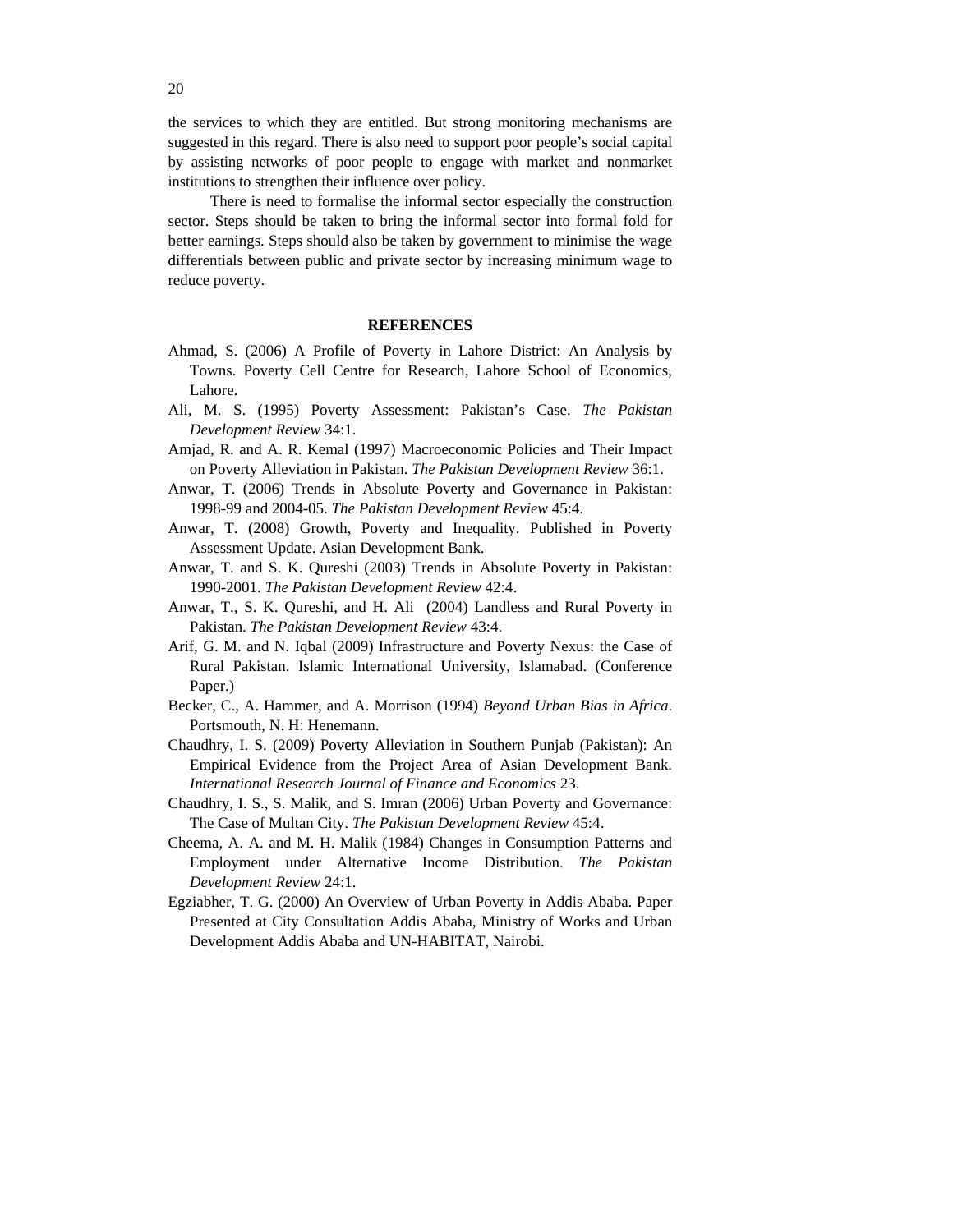- Ercelawn, A. A. (1990) Absolute Poverty in Pakistan: Poverty Lines, Incidence, Intensity. Applied Economics Research Centre, University of Karachi, Karachi: (Draft Paper).
- Haq, R. (2005) An Analysis of Poverty at the Local Level. *The Pakistan Development Review* 44:4.
- Irfan, M. and R. Amjad (1984) Poverty in Rural Pakistan in Poverty in Rural Asia. In A. R. Kemal and Eddy Lee (eds.) ILO, Asian Employment Programme.
- Jafri, S. M. Y. and A. Khattak (1995) Income Inequality and Poverty in Pakistan. *The Pakistan Economic and Social Review* 33:2.
- Jamal, H. (2005) In Search of Poverty Predictors: The Case of Urban and Rural Pakistan. *The Pakistan Development Review* 44:1.
- Jamal, H. (2007) Updating Poverty and Inequality Estimates: 2005 Panorama. Social Policy and Development Centre, Karachi. (SPDC Research Report No. 69.)
- Kurosaki, T. and H. Khan (2006) Human Capital, Productivity, and Stratification in Rural Pakistan. *Review of Development Economics* 10:1.
- Malik, M. H. (1988) Some New Evidence on the Incidence of Poverty in Pakistan. *The Pakistan Development Review* 27:4.
- Manda, K. D. and W. Odhiambo (2003) Urban Poverty and Labour Force Participation in Kenya. Kenya Institute for Public Policy Research and Analysis (KIPPRA).
- McKay, A. and D. Lawson (2002) Chronic Poverty: A Review of Current Quantitative Evidence. (CPRC Working Paper No 15.)
- Naseem, S. M. (1977) Rural Poverty and Landlessness in Pakistan. In ILO Report on Poverty and Landlessness in Asia, Geneva.
- Nasir, Z. M. and H. Nazli (2000) Education and Earnings in Pakistan. Pakistan Institute of Development Economics, Islamabad. (Research Report No. 177.)
- Pakistan, Government of (2008) *Pakistan Economic Survey 2007-08*. Islamabad: Ministry of Finance.
- Punjab, Government of (2007) Punjab Development Statistics. Government of Punjab.
- Qureshi, S. K. and G. M. Arif (2001) Profile of Poverty in Pakistan 1998-99. Pakistan Institute of Development Economics, Islamabad. (MIMAP Technical Paper Series No. 5.)
- Ravallion, M. (2007) Finance and Development. *A Quarterly Magazine of IMF* 44:3.
- Schultz, T. (1961) *Education and Economic Growth*. Chicago: Chicago University Press.
- Shirazi, N. S. (1993) An Analysis of Pakistan's Poverty Problem and its Alleviation Through INFAQ. Unpublished Ph.D. dissertation in Economics, International Islamic University, Islamabad.
- Siddiqui, R. (2001) Gender Dimensions of Poverty in Pakistan. Paper presented at the 'Asia and Pacific Forum on Poverty: Reforming Policies and Institutions for Poverty Reduction' Asian Development Bank: Manila.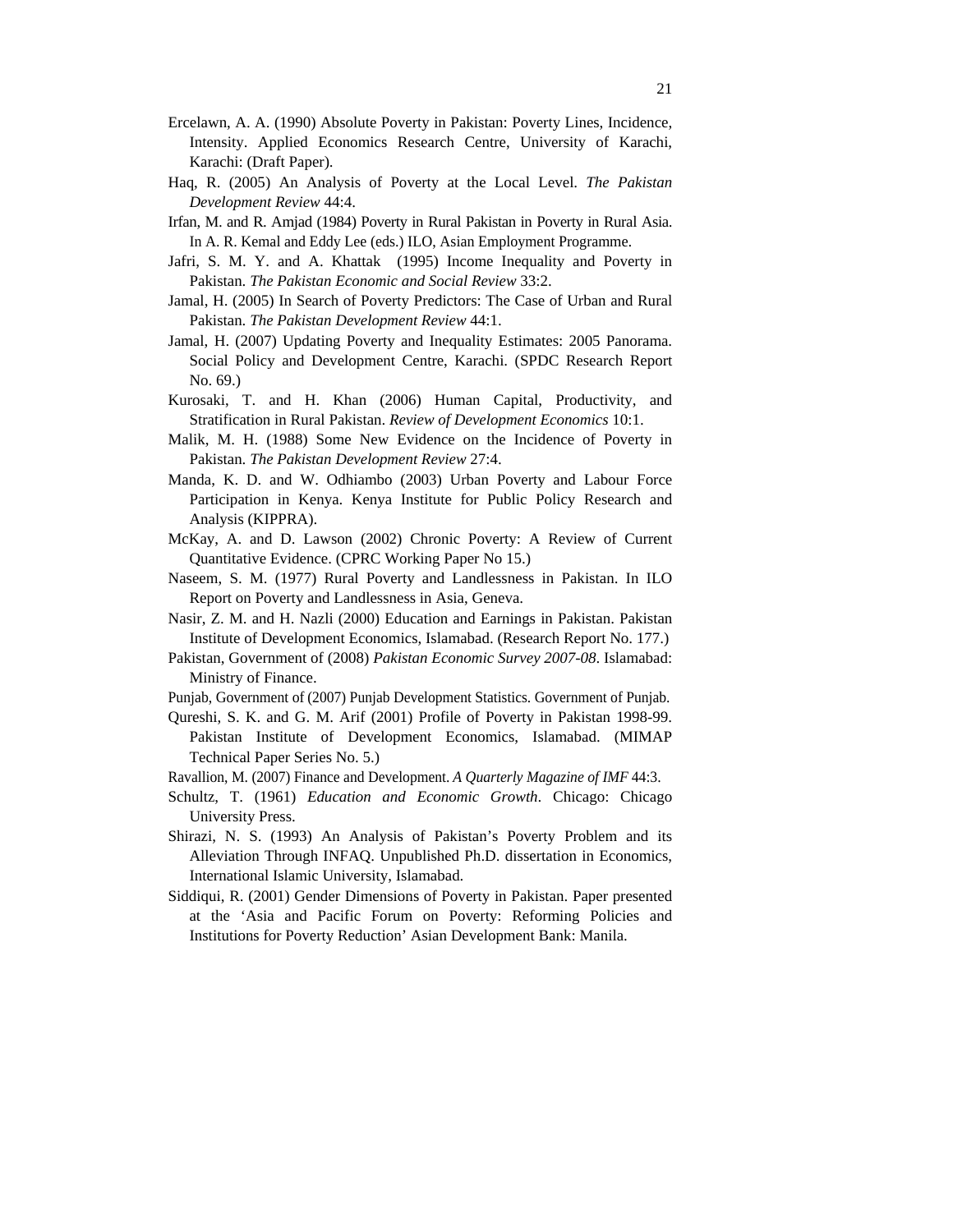UN (2005) *Urban Agglomerations 2005*. New York: United Nations.

World Bank (2007) *World Development Indicators 2007*. Washington, DC: The World Bank.

World Bank (2006) Summary of Key Findings and Recommendation for Pakistan: Poverty, 2004-05. Islamabad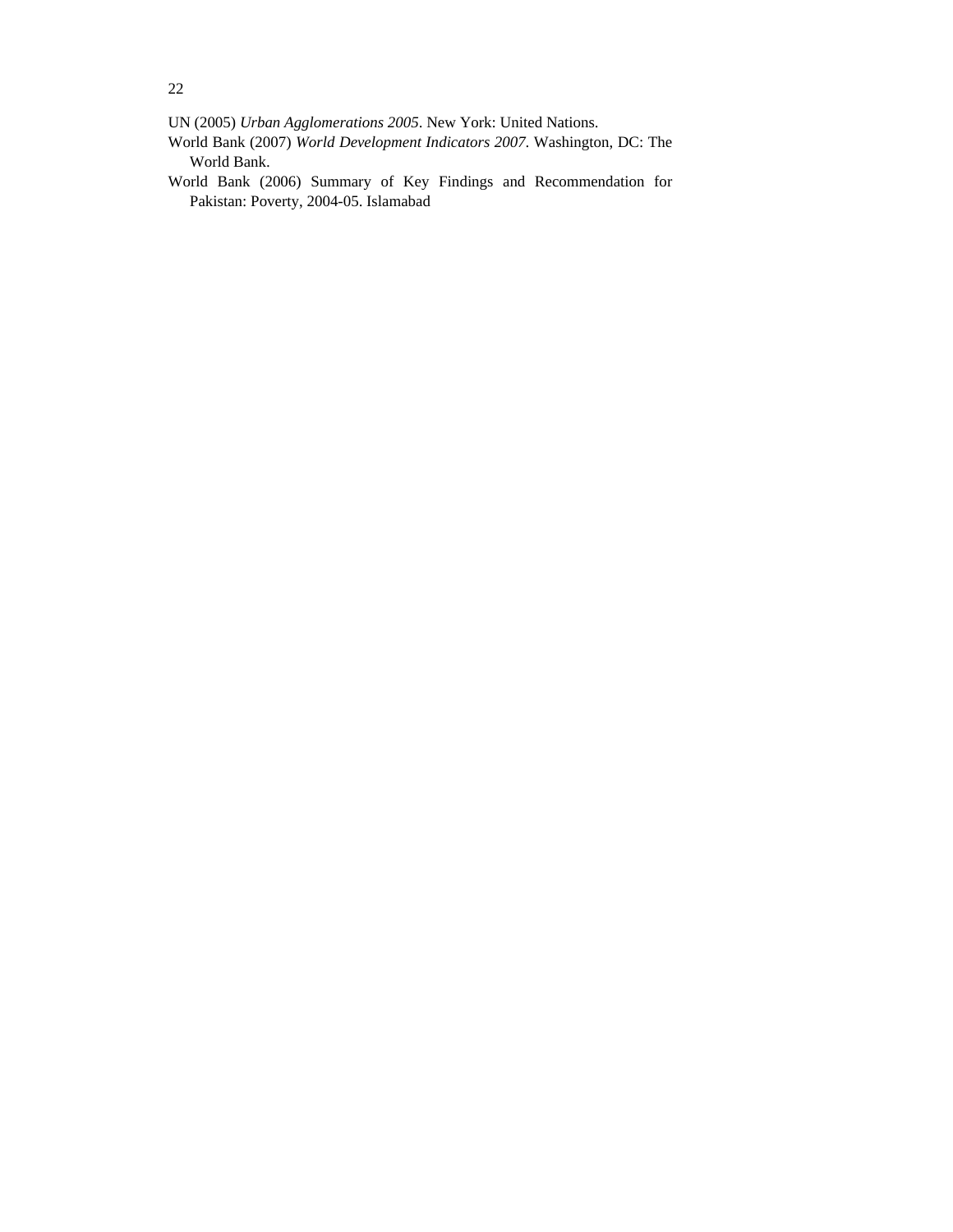# **PIDE Working Papers**

- 2006: 1. *Remittances, Trade Liberalisation, and Poverty in Pakistan: The Role of Excluded Variables in Poverty Change Analysis* by Rizwana Siddiqui and A. R. Kemal (2006). 40pp.
- 2006: 2. *Poverty-reducing or Poverty-inducing? A CGE-based Analysis of Foreign Capital Inflows in Pakistan* by Rizwana Siddiqui and A. R. Kemal (2006). 43pp.
- 2006: 3. *Bureaucracy and Pro-poor Change* by Ali Cheema and Asad Sayeed (2006). 26pp.
- 2006: 4. *Civil Servants' Salary Structure* by Faiz Bilquees (2006). 21pp.
- 2006: 5. *Wheat Markets and Price Stabilisation in Pakistan: An Analysis of Policy Options* by Paul Dorosh and Abdul Salam (2006). 17pp.
- 2006: 6. *Stock Market Liberlalisations in the South Asian Region* by Fazal Husain and Abdul Qayyum (2006). 19pp.
- 2006: 7. *Volatitlity Spillover between the Stock Market and the Foreign Exchange Market in Pakistan* by Abdul Qayyum and A. R. Kemal (2006). 15pp.
- 2006: 8. *A Significant Shift in Causal Relations of Money, Income, and Prices in Pakistan: The Price Hikes in the Early 1970s* by Fazal Husain and Abdul Rashid (2006). 18pp.
- 2006: 9. *A Social Accounting Matrix for Pakistan, 2001-02: Methodology and Results* by Paul Dorosh, Muhammad Khan Niazi, and Hina Nazli (2006). 31pp.
- 2006: 10. *Demographic Dividend or Demographic Threat in Pakistan* by Durr-e-Nayab (2006). 29pp.
- 2006: 11. *Awake the Sleeper Within: Releasing the Energy of Stifled Domestic Commerce*! by Nadeem Ul Haque (2006). 14pp.
- 2006: 12. *Myths and Realities of Long-run Development: A Look at Deeper Determinants* by Lubna Hasan (2006). 37pp.
- 2007: 13. *A Fresh Assessment of the Underground Economy and Tax Evasion in Pakistan: Causes, Consequences, and Linkages with the Formal Economy* by M. Ali Kemal (2007). 30pp.
- 2007: 14. *The Relationship between Corporate Governance Indicators and Firm Value: A Case Study of Karachi Stock Exchange* by Attiya Y. Javed and Robina Iqbal (2007). 22pp.
- 2007: 15. *Perfect Competition* by M. Ali Khan (2007). 21pp.
- 2007: 16. *The Harris-Todaro Hypothesis* by M. Ali Khan (2007). 11pp.
- 2007: 17. *Wage Dif erentials, Rate of Return to Education, and Occupational Wage Share in the Labour Market of Pakistan* by Asma Hyder (2007). 20pp.
- 2007: 18. *Foreign Direct Investment and Economic Growth: The Role of Domestic Financial Sector* by Muhammad Arshad Khan (2007). 47pp.
- 2007: 19. *Trade Liberalisation, Financial Development and Economic Growth* by Muhammad Arshad Khan and Abdul Qayyum (2007). 34pp.
- 2007: 20. *Preference for Public Sector Jobs and Wait Unemployment: A Micro Data Analysis* by Asma Hyder (2007). 18pp.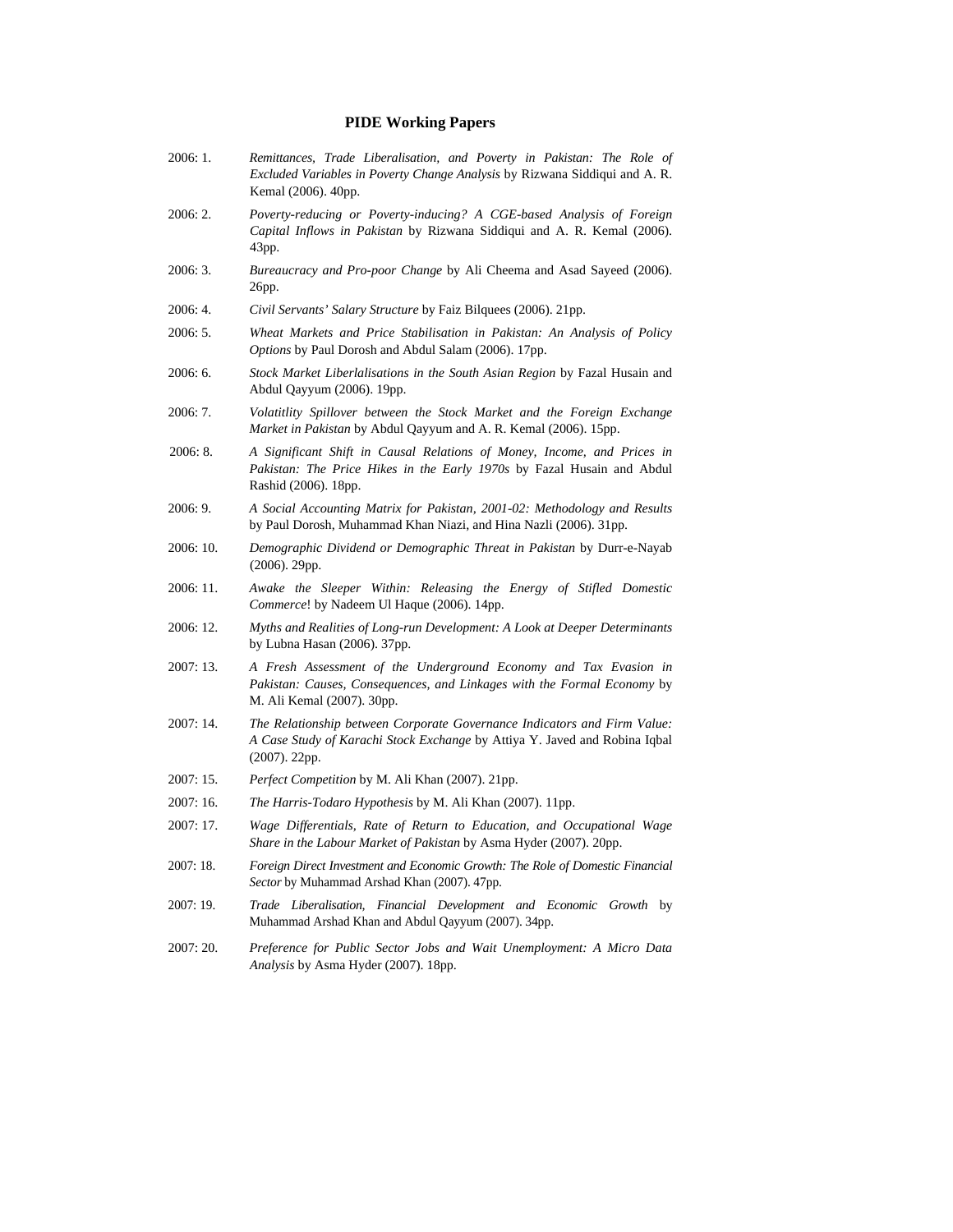2007: 21. *Awareness and the Demand of Safe Drinking Water Practices* by Eatzaz Ahmed and Abdul Sattar (2007). 21pp. 2007: 22. *Determinants of Interest Spread in Pakistan* by Idrees Khawaja and Musleh-ud Din (2007). 18pp. 2007: 23. *X-efficiency, Scale Economies, Technological Progress and Competition: A Case of Banking Sector in Pakistan* by Abdul Qayyum and Sajawal Khan (2007). 16pp. 2007: 24. *Why Civil Service Reforms Do Not Work* by Nadeem Ul Haque (2007). 32pp. 2007: 25. *Ef ectiveness of Regulatory Structure in the Power Sector of Pakistan* by Afia Malik (2007). 34pp. 2007: 26. *Impact of Export Subsidies on Pakistan's Exports* by Nadeem Ul Haque and M. Ali Kemal (2007). 18pp. 2007: 27. *Ef iciency of Large Scale Manufacturing in Pakistan: A Production Frontier Approach* by Tariq Mahmood, Ejaz Ghani, and Musleh-ud Din (2007). 15pp. 2007: 28. *International Competitiveness—Where Pakistan Stands?* by Uzma Zia (2007). 20pp. 2007: 29. *Entrepreneurship in Pakistan* by Nadeem Ul Haque (2007). 54pp. 2007: 30. *Delivering Access to Safe Drinking Water and Adequate Sanitation in Pakistan* by Faheem Jehangir Khan and Yaser Javed (2007). 47pp. 2007: 31. *Exchange Market Pressure and Monetary Policy: Evidence from Pakistan* by M. Idrees Khawaja (2007). 24pp. 2007: 32. *Health Care Services and Government Spending in Pakistan* by Muhammad Akram and Faheem Jehangir Khan (2007). 25pp. 2007: 33. *National Finance Commission Awards in Pakistan: A Historical Perspective* by Iftikhar Ahmed, Usman Mustafa, and Mahmood Khalid (2007). 22pp. 2007: 34. *The Taylor Rule and the Macroeconomic Performance in Pakistan* by Wasim Shahid Malik and Ather Maqsood Ahmed (2007). 25pp. 2007: 35. *Monetary Policy Objectives in Pakistan: An Empirical Investigation* by Wasim Shahid Malik (2007). 25pp. 2007: 36. *What Determines Private Investment? The Case of Pakistan* by Sajawal Khan and Muhammad Arshad Khan (2007). 17pp. 2007: 37. *Stock Market Reaction to Catastrophic Shock: Evidence from Listed Pakistani Firms* by Attiya Y. Javid (2007). 31pp. 2007: 38. *Dynamic Ef ects of Agriculture Trade in the Context of Domestic and Global Liberalisation: A CGE Analysis for Pakistan* by Rizwana Siddiqui (2007). 21pp. 2007: 39. *Measures of Monetary Policy Stance: The Case of Pakistan* by Sajawal Khan and Abdul Qayyum (2007). 18pp. 2007: 40. *Public Provision of Education and Government Spending in Pakistan* by Muhammad Akram and Faheem Jehangir Khan (2007). 35pp. 2007: 41. *Household Budget Analysis for Pakistan under Varying the Parameter Approach* by Eatzaz Ahmad and Muhammad Arshad (2007). 29pp.